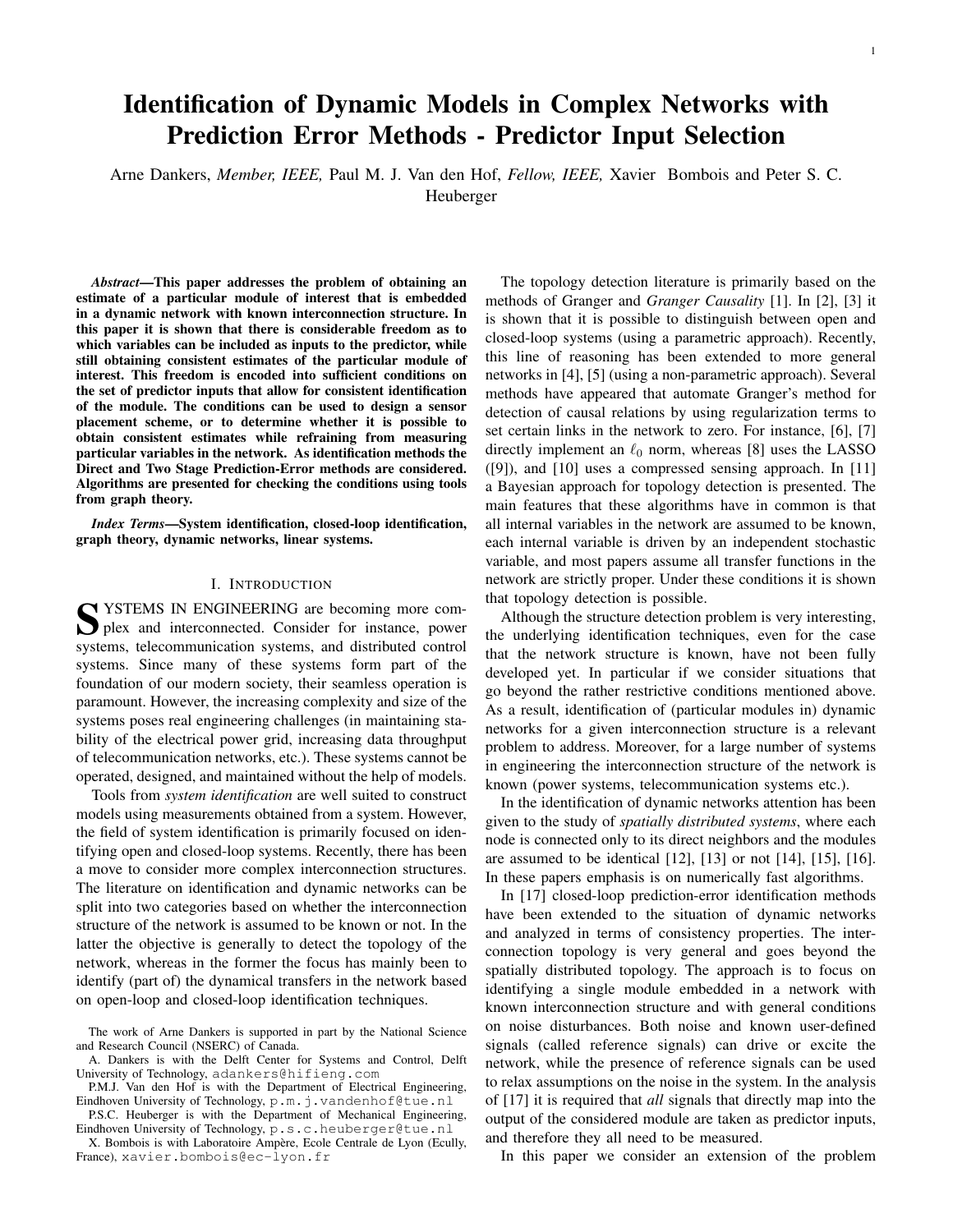setting in [17]. The objective is to identify a particular module embedded in a dynamic network, and to analyze the flexibility that exists in which selection of measured variables leads to consistent identification of the module of interest. The variables that are measured are available to use as *predictor inputs*, i.e. variables that are used to predict the value of a particular internal variable. Specifically, the question addressed in this paper is: given a dynamic network with known interconnection structure, for which selection of predictor inputs can we guarantee that a particular module of interest can be estimated consistently?

Our approach is actually a local approach where only a limited number of variables need to be measured in order to identify the object of interest. The resulting algorithms can be applied to small to medium scale networks, or to large networks with sparse interconnection structures. It can also be used to design a sensor placement scheme tailored specifically to identifying a particular module in the network. Thus, it may be possible to avoid measuring variables that are expensive, difficult or unsafe to measure.

In order to make the step towards a *selection* of predictor input variables, the dynamics that appear between a selection of measured variables in a network is described in a so-called immersed network. The conditions for consistent module estimates are derived in a general context, and then specified for the Direct and Two-Stage Prediction-Error Methods, as formalized for a dynamic network case in [17]. This paper is based on the preliminary results of [18], [19] but developed and formulated here in a stronger and unifying framework, by relying predominantly on an analysis that is independent of the particular identification algorithm.

In Section II dynamic networks are defined. In Section III the prediction-error identification framework is presented, including generalizations of the Direct and Two-Stage identification methods. In Section IV an immersed network is defined as the network that is constructed by discarding nonmeasured node variables. Additionally general conditions are formulated on the predictor input variables to ensure consistent estimation of the module dynamics. In Sections V and VI the conditions on predictor inputs are specified for each identification method separately. In Section VII an algorithm based on graph theory is presented to check the conditions.

#### II. SYSTEM DEFINITION AND SETUP

### *A. Dynamic Networks*

The networks that are considered in this paper are built up of L elements (or nodes), related to L scalar *internal variables*  $w_j$ ,  $j = 1, \ldots, L$ . It is assumed that each internal variable is such that it can be written as:

$$
w_j(t) = \sum_{k \in \mathcal{N}_j} G_{jk}^0(q) w_k(t) + r_j(t) + v_j(t)
$$
 (1)

where  $G_{jk}^0(q)$ ,  $k \in \mathcal{N}_j$  is a proper rational transfer function,  $q^{-1}$  is the delay operator (i.e.  $q^{-1}u(t) = u(t-1)$ ) and,

•  $\mathcal{N}_i$  is the set of indices of internal variables with direct causal connections to  $w_j$ , i.e.  $i \in \mathcal{N}_j$  iff  $G_{ji}^0 \neq 0$ ;

- $v_i$  is an unmeasured *disturbance variable* that is a stationary stochastic process with rational spectral density:  $v_j = H_j^0(q)e_j$  where  $e_j$  is a white noise process, and  $H_j^0$ is a monic, stable, minimum phase transfer function;
- $r_i$  is an *external variable* that is known and can be manipulated by the user; it is an important variable that can provide deliberate (user-chosen) excitation to the network.

It may be that the disturbance and/or external variable are not present at some nodes. The entire network is defined by:

$$
\begin{bmatrix} w_1 \\ w_2 \\ \vdots \\ w_L \end{bmatrix} = \begin{bmatrix} 0 & G_{12}^0 & \cdots & G_{1L}^0 \\ G_{21}^0 & 0 & \ddots & \vdots \\ \vdots & \ddots & \ddots & G_{L-1}^0 & L \end{bmatrix} \begin{bmatrix} w_1 \\ w_2 \\ \vdots \\ w_L \end{bmatrix} + \begin{bmatrix} r_1 \\ r_2 \\ \vdots \\ r_L \end{bmatrix} + \begin{bmatrix} v_1 \\ v_2 \\ \vdots \\ v_L \end{bmatrix},
$$

where  $G_{jk}^0$  is non-zero if and only if  $k \in \mathcal{N}_j$  for row j. Using an obvious notation results in:

$$
w = G^0 w + r + v \tag{2}
$$

where,  $w$ ,  $r$ , and  $v$  are vectors. If an external or disturbance variable is absent at node  $i$ , the *i*th entry of  $r$  or  $v$  respectively is 0. Eq. (2) is the *data generating system*.

There exists a *path* from  $w_i$  to  $w_j$  if there exist integers  $n_1, \ldots, n_k$  such that  $G_{j n_1}^0 G_{n_1 n_2}^0 \cdots G_{n_k i}^0$  is non-zero. Likewise there exists a path from  $r_i$  to  $w_j$  (or  $v_i$  to  $w_j$ ) if there exist integers  $n_1, \ldots, n_k$  such that  $G_{j n_1}^0 G_{n_1 n_2}^0 \cdots G_{n_k i}^0$  is non-zero.

The following sets will be used throughout the paper:

- $R$  and  $V$  denote the sets of indices of all external and disturbance variables respectively present in the network.
- $\mathcal{R}_i$  and  $\mathcal{V}_i$  denote the sets of indices of all the external and disturbance variables respectively with a path to  $w_i$ .

A *directed graph* of a dynamic network can be used to represent a network. A directed graph is a collection of nodes connected by directed edges. A directed graph of a dynamic network can be constructed as follows:

- 1. Let all  $w_k$ ,  $k \in \{1, \ldots, L\}$  be nodes.
- 2. Let all  $v_k$ ,  $k \in V$  and  $r_m$ ,  $m \in \mathcal{R}$  be nodes.
- 3. For all  $i, j \in \{1, \ldots, L\}$  if  $G_{ji} \neq 0$ , then add a directed edge from node  $w_i$  to node  $w_j$ .
- 4. For all  $k \in V$  add a directed edge from  $v_k$  to  $w_k$ .
- 5. For all  $k \in \mathcal{R}$  add a directed edge from  $r_k$  to  $w_k$ .

More concepts from graph theory will be used throughout the paper, but they will be presented where they are applicable. The following is an example of a dynamic network.

*Example 1:* Consider a network defined by:

$$
\begin{bmatrix} w_1 \\ w_2 \\ w_3 \\ w_4 \\ w_5 \\ w_6 \end{bmatrix} = \begin{bmatrix} 0 & 0 & 0 & G_{14}^0 & 0 & 0 \\ G_{21}^0 & 0 & G_{23}^0 & 0 & 0 & 0 \\ 0 & G_{32}^0 & 0 & 0 & 0 & 0 \\ 0 & 0 & 0 & 0 & G_{46}^0 \\ 0 & G_{52}^0 & 0 & G_{54}^0 & 0 & G_{56}^0 \\ 0 & 0 & G_{63}^0 & 0 & G_{65}^0 & 0 \end{bmatrix} \begin{bmatrix} w_1 \\ w_2 \\ w_3 \\ w_4 \\ w_5 \\ w_6 \end{bmatrix} + \begin{bmatrix} v_1 \\ v_2 \\ v_3 \\ v_4 \\ v_5 \\ v_6 \end{bmatrix}
$$

shown in Fig. 1a. Its graph is shown in Fig. 1b.  $\Box$ All networks are assumed to satisfy the following conditions. *Assumption 1:*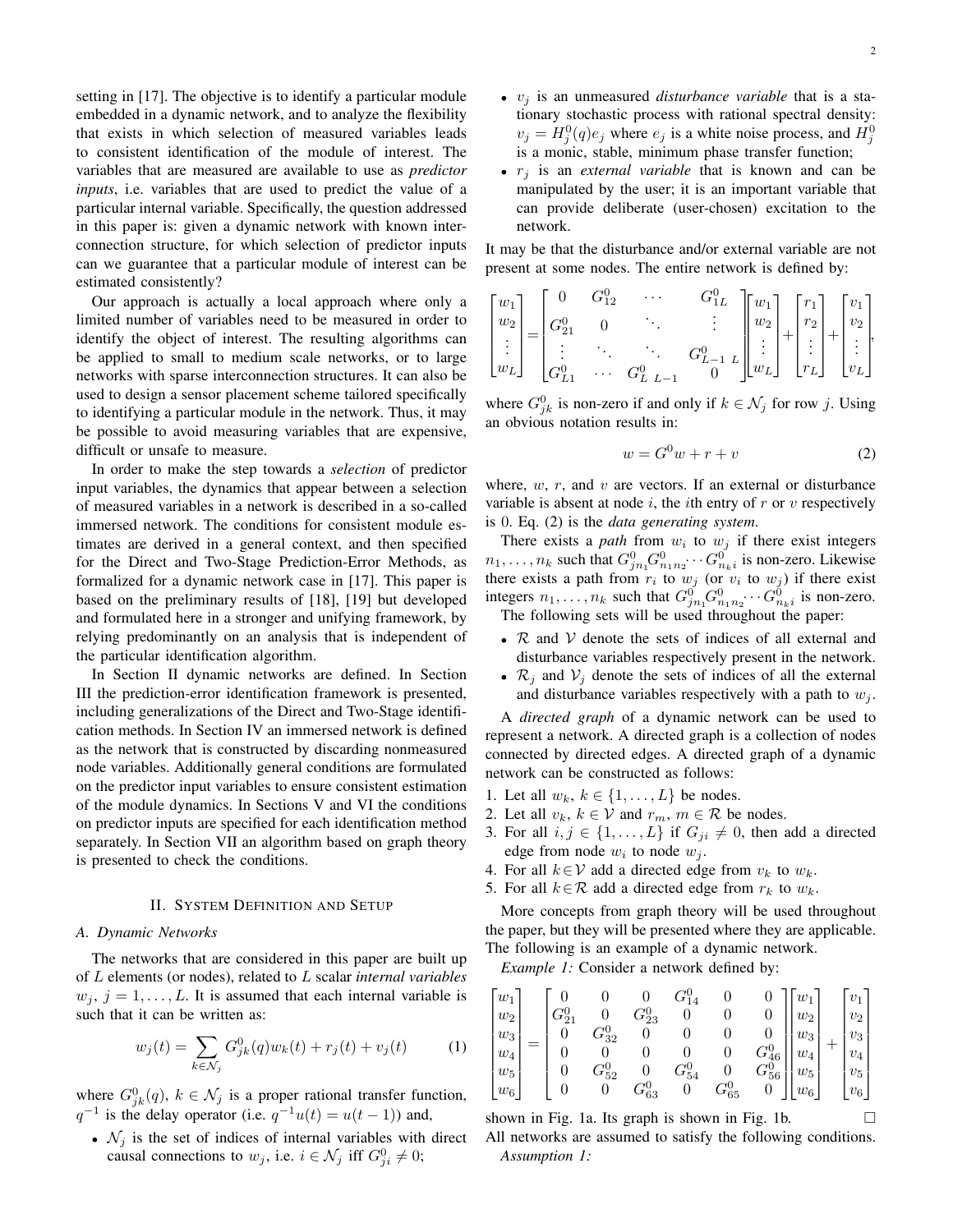

Fig. 1. A diagram (a) and graph (b) of the network for Examples 1 and 2. In (a), each rectangle represents a transfer function, and each circle represents a summation. For clarity labels of the  $w_i$ 's have been placed inside the summations indicating that the output of the sum is the variable  $w_i$ .

- (a) The network is well-posed in the sense that all principal minors of  $\lim_{z\to\infty} (I - G^0(z))$  are non-zero.
- (b)  $(I G^0)^{-1}$  is stable.
- (c) All  $r_m$ ,  $m \in \mathcal{R}$  are uncorrelated to all  $v_k$ ,  $k \in \mathcal{V}$ .<sup>1</sup>

The well-posedness property [20] ensures that both  $G^0$  and  $(I - G<sup>0</sup>)<sup>-1</sup>$  only contain proper (causal) transfer functions, and still allows the occurrence of algebraic loops.

In this paper the set of internal variables chosen as predictor inputs plays an important role. For this reason, it is convenient to partition (2) accordingly. Let  $\mathcal{D}_j$  denote the set of indices of the internal variables that are chosen as predictor inputs. Let  $\mathcal{Z}_j$  denote the set of indices not in  $\{j\} \cup \mathcal{D}_j$ , i.e.  $\mathcal{Z}_j = \{1, \ldots, L\} \setminus \{\{j\} \cup \mathcal{D}_j\}.$  Let  $w_{\mathcal{D}}$  denote the vector  $[w_{k_1} \cdots w_{k_n}]^T$ , where  $\{k_1, \ldots, k_n\} = \mathcal{D}_j$ . Let  $r_{\mathcal{D}}$  denote the vector  $[r_{k_1} \cdots r_{k_n}]^T$ , where  $\{k_1, \ldots, k_n\} = \mathcal{D}_j$ , and where the  $\ell$ th entry is zero if  $r_\ell$  is not present in the network (i.e.  $\ell \notin \mathcal{R}$ ). The vectors  $w_z$ ,  $v_p$ ,  $v_z$  and  $r_z$  are defined analogously. The ordering of the elements of  $w_p$ ,  $v_p$ , and  $r_p$ is not important, as long as it is the same for all vectors. The transfer function matrix between  $w_p$  and  $w_j$  is denoted  $G_{jp}^0$ . The other transfer function matrices are defined analogously. By this notation, the network equations (2) are rewritten as:

$$
\begin{bmatrix} w_j \\ w_p \\ w_z \end{bmatrix} = \begin{bmatrix} 0 & G_p^0 & G_{jz}^0 \\ G_{pj}^0 & G_{pj}^0 & G_{pz}^0 \\ G_{zj}^0 & G_{zp}^0 & G_{zz}^0 \end{bmatrix} \begin{bmatrix} w_j \\ w_p \\ w_z \end{bmatrix} + \begin{bmatrix} v_j \\ v_p \\ v_z \end{bmatrix} + \begin{bmatrix} r_j \\ r_p \\ r_z \end{bmatrix}, \quad (3)
$$

where  $G_{\text{DD}}^0$  and  $G_{\text{ZZ}}^0$  have zeros on the diagonal.

# III. PREDICTION ERROR IDENTIFICATION AND EXTENSION TO DYNAMIC NETWORKS

In this section, the prediction-error framework is presented with a focus on using the techniques in a network setting. It is an identification framework based on the one-step-ahead predictor model [21].

<sup>1</sup>Throughout this paper r uncorrelated to v will mean that the crosscorrelation function  $R_{rv}(\tau)$  is zero for all  $\tau$ .

#### *A. Prediction Error Identification*

Let  $w_i$  denote the variable which is to be predicted, i.e. it is the output of the module of interest. The *predictor inputs* are those (known) variables that will be used to predict  $w_i$ . The sets  $\mathcal{D}_i$  and  $\mathcal{P}_j$  are used to denote the sets of indices of the internal and external variables respectively that are chosen as predictor inputs -  $w_k$  is a predictor input iff  $k \in \mathcal{D}_j$ , and  $r_k$ is a predictor input iff  $k \in \mathcal{P}_i$ . The one-step-ahead predictor for  $w_i$  is then [21]:

$$
\hat{w}_j(t|t-1,\theta) = H_j^{-1}(q,\theta) \Biggl( \sum_{k \in \mathcal{D}_j} G_{jk}(q,\theta) w_k(t) + \sum_{k \in \mathcal{P}_j} F_{jk}(q,\theta) r_k(t) \Biggr) + \Biggl( 1 - H_j^{-1}(q,\theta) \Biggr) w_j(t) \quad (4)
$$

where  $H_i(q, \theta)$  is a monic noise model,  $G_{ik}(\theta)$  models the dynamics between  $w_k$  to  $w_j$ ,  $k \in \mathcal{D}_j$ , and  $F_{jk}(q, \theta)$  models the dynamics between  $r_k$  to  $w_j$ ,  $k \in \mathcal{P}_j$ . The importance of including  $F_{jk}(q, \theta)$  will become evident later in the paper. The prediction error is then:

$$
\varepsilon_j(t,\theta) = w_j(t) - \hat{w}_j(t|t-1,\theta)
$$
  
=  $H_j(\theta)^{-1} \left( w_j - \sum_{k \in \mathcal{D}_j} G_{jk}(\theta) w_k - \sum_{k \in \mathcal{P}_j} F_{jk}(\theta) r_k \right)$  (5)

where arguments  $q$  and  $t$  have been dropped for notational clarity. The parameterized transfer functions  $G_{jk}(\theta)$ ,  $k \in \mathcal{D}_j$ ,  $F_{jk}(\theta)$ ,  $k \in \mathcal{P}_j$ , and  $H_j(\theta)$  are estimated by minimizing the sum of squared (prediction) errors:

$$
V_j(\theta) = \frac{1}{N} \sum_{t=0}^{N-1} \varepsilon_j^2(t, \theta).
$$
 (6)

where N is the length of the data set. Let  $\hat{\theta}_N$  denote the minimizer of (6). Under standard (weak) assumptions ([21])  $\hat{\theta}_N \to \theta^*$  with probability 1 as  $N \to \infty$  where

$$
\theta^* = \arg\min_{\theta \in \Theta} \bar{\mathbb{E}}[\varepsilon_j^2(\cdot,\theta)] \quad \text{and} \quad \bar{\mathbb{E}} := \lim_{N \to \infty} \frac{1}{N} \sum_{t=0}^{N-1} \mathbb{E},
$$

and  $E$  is the expected value operator [21]. The function  $\mathbb{E}[\varepsilon_j^2(t,\theta)]$  is denoted  $\bar{V}_j(\theta)$ . If  $G_{jk}(q,\theta^*) = G_{jk}^0$  the module transfer is estimated *consistently*.

As in closed-loop identification, identification in networks may have the problem that the disturbance affecting the "output"  $w_i$  is correlated to one or more of the predictor inputs. In the closed-loop identification literature several methods have been developed to deal with this problem such as the Direct and Two Stage Methods [22], [23], [24]. Both methods have been extended to a network setting [17]. Generalizations of both methods to allow for a flexible choice of predictor inputs are presented in the following subsections.

#### *B. The Direct Method*

The Direct Method for identifying  $G_{ji}^0(q)$  is defined by the following algorithm.

*Algorithm 1:* Direct Method.

1. Select  $w_i$  as the output variable to be predicted.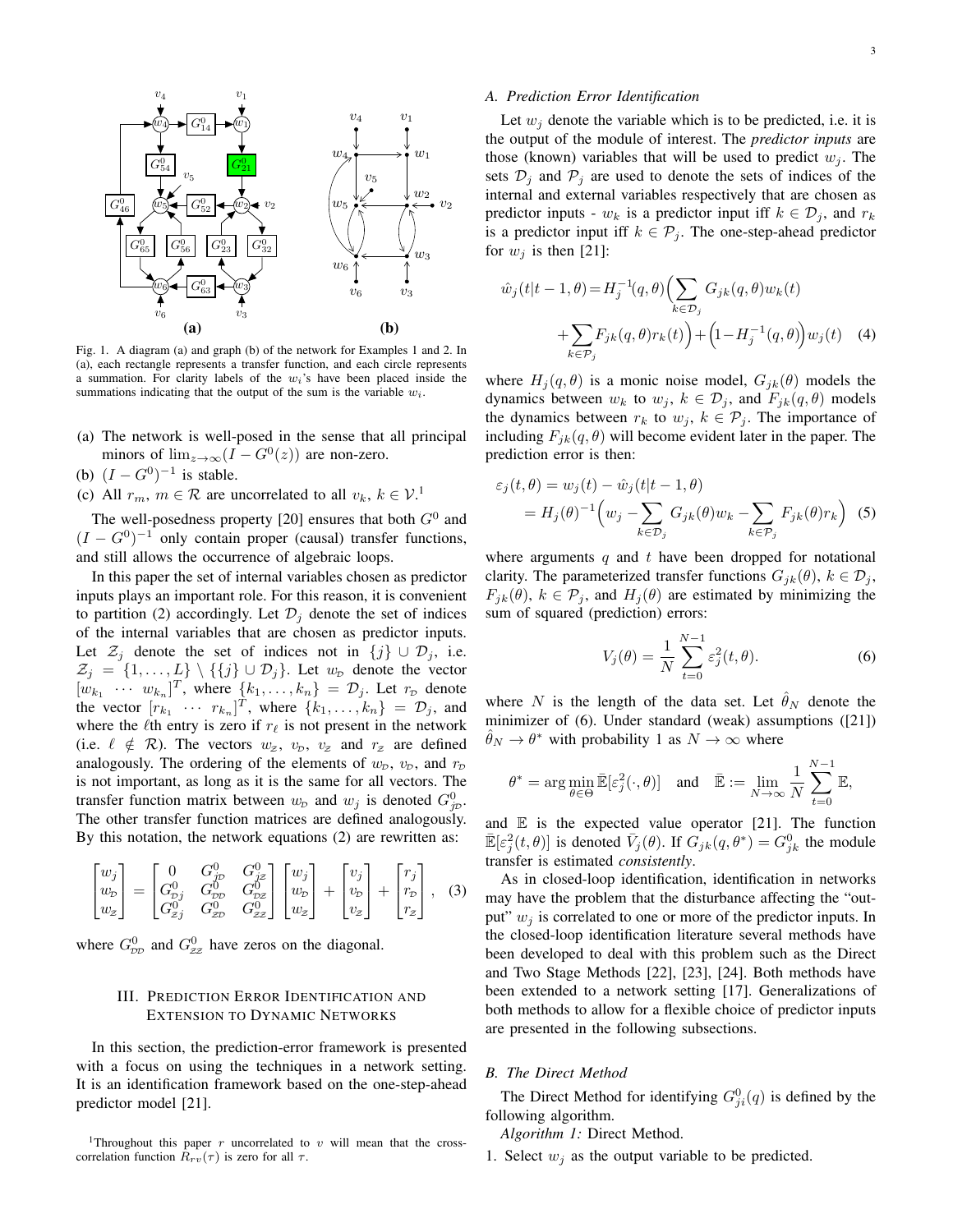- 2. Choose the internal and external variables to include as predictor inputs (choose  $\mathcal{D}_i$  and  $\mathcal{P}_i$ ).
- 3. Construct the predictor (4).
- 4. Obtain estimates  $G_{jk}(q, \hat{\theta}_N)$ ,  $k \in \mathcal{D}_j$ ,  $F_{jk}(q, \hat{\theta}_N)$ ,  $k \in \mathcal{P}_j$ and  $H_i(q, \hat{\theta}_N)$  by minimizing the sum of squared prediction errors (6).

In [17] Step 2 of the algorithm is replaced by a fixed choice, namely,  $\mathcal{D}_i = \mathcal{N}_i$ , and  $\mathcal{P}_i = \emptyset$ .

### *C. Two Stage Method*

In the Two Stage Method, the predictor inputs are not internal variables, but *projections* of internal variables. The projection of  $w_k$  onto an external variable  $r_k$  is defined as follows. Any variable  $w_k$  can be written as:

$$
w_k = \sum_{m \in \mathcal{R}_k} F_{km}^0 r_m + \sum_{m \in \mathcal{V}_k} H_{km}^0 v_m.
$$
 (7)

where  $F_{km}^0$  and  $H_{km}^0$  are proper stable transfer functions. Let  $w_k^{(r_m)} := F_{km}^0 r_m$ . The term  $w_k^{(r_m)}$  is the projection of  $w_k$  onto causally time shifted versions of  $r_m$  (referred to as simply the projection of  $w_k$  onto  $r_m$ ). If there are more external variables available, then  $w_k$  can be projected onto a set of external variables  $r_m$ ,  $m \in \mathcal{T}_j$ , which is denoted by

$$
w_k^{(\tau_j)} := \sum_{m \in \mathcal{T}_j} w_k^{(r_m)} = \sum_{m \in \mathcal{T}_j} F_{km}^0 r_m.
$$
 (8)

An estimate of  $w_k^{(\tau_j)}$  can be obtained by estimating  $F_{km}^0$ ,  $m \in \mathcal{T}_j$  (using a Prediction-Error Method for instance) using a parametrized model  $F_{km}(q, \gamma)$  with  $\gamma$  a parameter vector, resulting in an estimated model  $F_{km}(q, \hat{\gamma}_N)$ . This model is used to generate the simulated signal:

$$
\hat{w}_k^{(\tau_j)}(\hat{\gamma}_N) = \sum_{m \in \mathcal{T}_j} F_{km}(q, \hat{\gamma}_N) r_m(t).
$$

The Two Stage Method is defined as follows. *Algorithm 2:* Two Stage Method.

- 1. Select  $w_i$  as the output variable to be predicted.
- 2. Choose the external variables to project onto (choose  $\mathcal{T}_i$ ).
- 3. Choose the internal and external variables to include as predictor inputs (choose  $\mathcal{D}_j$  and  $\mathcal{P}_j$ ).
- 4. Obtain estimates  $\hat{w}_k^{(\tau_j)}$  of  $w_k^{(\tau_j)}$  for each  $k \in \mathcal{D}_j$ .
- 5. Construct the predictor

$$
\hat{w}_j(t|t-1,\theta) = \sum_{k \in \mathcal{D}_j} G_{jk}(\theta) \hat{w}_k^{(\tau_j)} + \sum_{k \in \mathcal{P}_j} F_{jk}(\theta) r_k. \tag{9}
$$

6. Obtain estimates  $G_{jk}(q, \hat{\theta}_N)$ ,  $k \in \mathcal{D}_j$  and  $F_{jk}(q, \hat{\theta}_N)$ ,  $k \in \mathcal{D}_j$  $P_i$  by minimizing the sum of squared prediction errors (6).

This algorithm is a generalization of the one in [17].

*Remark 1:* In Step 5 of the algorithm a noise model is optional. For simplicity it is not included in (9).

# IV. CONSISTENT IDENTIFICATION ON THE BASIS OF A SUBSET OF PREDICTOR INPUT VARIABLES

When only a subset of all node variables in a network is available from measurements, a relevant question becomes: what are the dynamical relationships between the nodes in this subset of measured variables? In Section IV-A it is shown that when only a selected subset of internal variables is considered, the dynamic relationships between these variables can be described by an immersed network. Several properties of the immersed network are investigated. In Section IV-B it is shown under which conditions the dynamics that appear between two internal variables remain invariant when reducing the original network to the immersed one. In Section IV-C the results of identification in networks are characterized. It is shown that it is the dynamics of the modules in the immersed network that are being identified, and conditions for consistency of general identification results are formulated. The results presented in this section are independent of an identification method.

#### *A. The Immersed Network*

In this subsection, we show that there exists a unique dynamic network consisting only of a given subset of internal variables, that still exactly describes the dynamics between the selected variables. Moreover, we show that this network can be constructed by applying an algorithm from graph theory for constructing an immersed graph. Given the selected variables  $w_k, k \in \{j\} \cup \mathcal{D}_j$ , the remaining variables  $w_n, n \in \mathcal{Z}_j$  are sequentially removed from the network.

The following proposition shows that there is a unique characterization of the dynamics between the selected variables.

*Proposition 1:* Consider a dynamic network as defined in Section II-A that satisfies Assumption 1. Consider the set of internal variables  $\{w_k\}, k \in \mathcal{D}_j \cup \{j\}$ . There exists a network:

$$
\begin{bmatrix} w_j(t) \\ w_p(t) \end{bmatrix} = \breve{G}^0(q, \mathcal{D}_j) \begin{bmatrix} w_j(t) \\ w_{p(t)} \end{bmatrix} + \breve{F}^0(q, \mathcal{D}_j) \begin{bmatrix} r_j(t) + v_j(t) \\ r_p(t) + v_p(t) \\ r_z(t) + v_z(t) \end{bmatrix}, \tag{10}
$$

where  $\check{G}^0$  and  $\check{F}^0$  are unique transfer matrices of the form (using a notation analogous to that of  $(3)$ ):

$$
\check{G}^0 = \begin{bmatrix} 0 & \check{G}_{j\mathcal{D}}^0 \\ \check{G}_{\mathcal{D}j}^0 & \check{G}_{\mathcal{D}\mathcal{D}}^0 \end{bmatrix} \quad \text{and} \quad \check{F}^0 = \begin{bmatrix} \check{F}_{jj}^0 & 0 & \check{F}_{j\mathcal{Z}}^0 \\ 0 & \check{F}_{\mathcal{D}\mathcal{D}}^0 & \check{F}_{\mathcal{D}\mathcal{Z}}^0 \end{bmatrix}, \qquad (11)
$$

where  $\check{G}_{DD}^0$  has zeros on the diagonal,  $\check{F}_{DD}^0$  is diagonal, and if there is an index  $\ell$  such that both  $v_{\ell}$  and  $r_{\ell}$  are not present, then the corresponding column of  $\check{F}^0$  is set to all zeros.  $\Box$ See Appendix X-A for the proof. Proposition 1 is in line with the result of [25] where conditions have been formulated for the existence of a unique interconnection matrix  $\tilde{G}^0$  on the basis of a transfer function from external inputs to node signals. The conditions in [25] typically reflect that enough entries of  $\check{G}^0$  and  $\check{F}^0$  are known (or set to zero as in our case). Proposition 1 is formulated for a particular structure, that matches with our dynamic network setup. Enforcing  $G^0$ to have zeros on the diagonal results in a network that does not have any "self-loops", i.e. no paths that enter and leave the same node. This matches the assumptions imposed on the data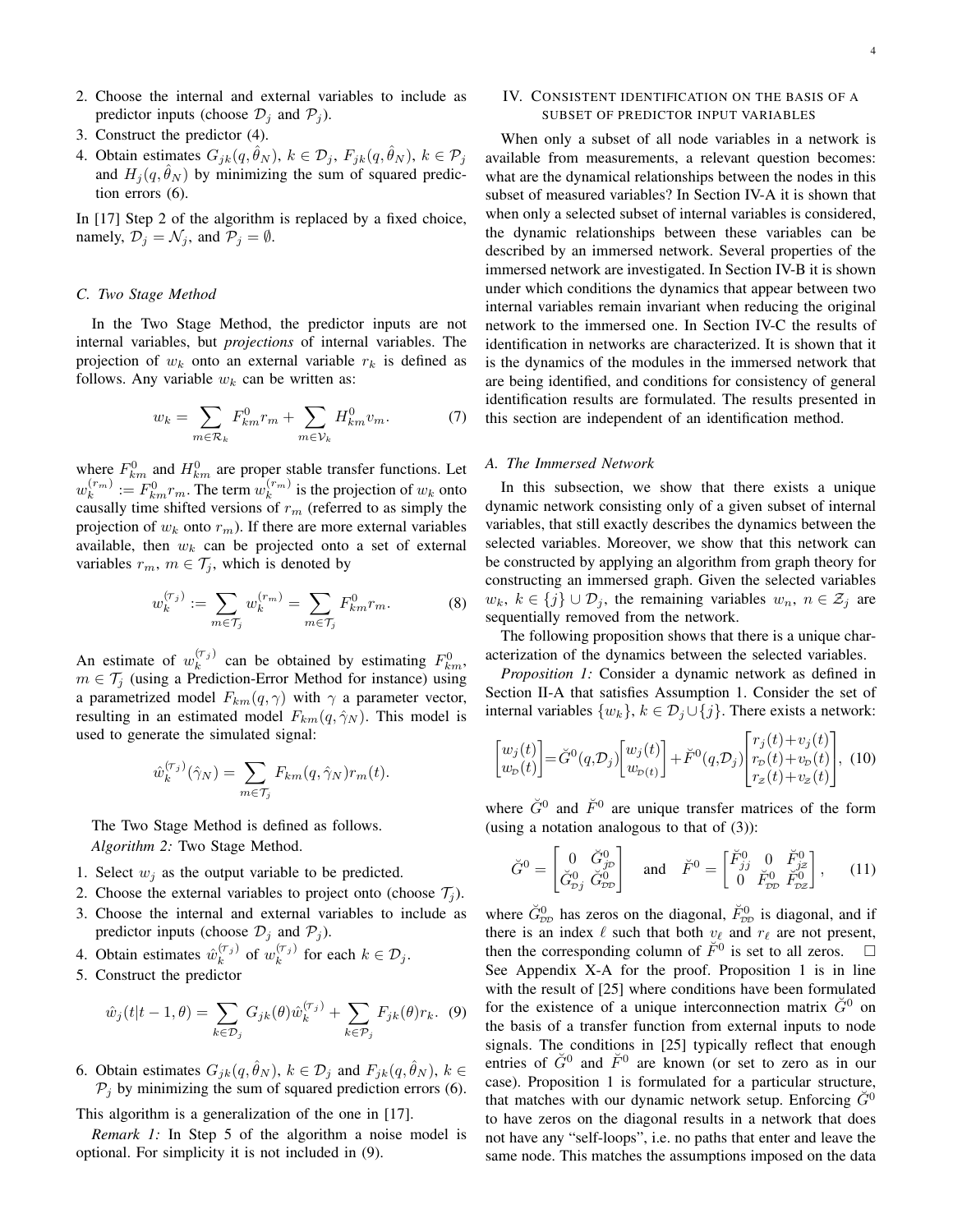

Fig. 2. Example of constructing an immersion graph. In Step 1 internal variable  $w_3$  is removed, and in step 2 variable  $w_6$ . Edges between  $w$ 's have been emphasized in thick black lines since these connections define the interconnection structure of the corresponding dynamic network.

generating system (2). Enforcing the leading square matrix of  $\check{F}^0$  to be diagonal results in a network where each  $r_k$ ,  $k \in \mathcal{D}_i \cup \{j\}$  only has a path to the corresponding internal variable  $w_k$  (matching the interconnection structure of (2)). The effect of the remaining external variables is encoded in  $F_{jz}^0$  and  $F_{\nu z}^0$  without any pre-defined zero entries.

Denote the noise in (10) as:

$$
\begin{bmatrix} \check{v}_j \\ \check{v}_p \end{bmatrix} = \begin{bmatrix} \check{F}_{jj}^0 & 0 \\ 0 & \check{F}_{\mathcal{D}\mathcal{D}}^0 \end{bmatrix} \begin{bmatrix} v_j \\ v_p \end{bmatrix} + \begin{bmatrix} \check{F}_{jz}^0 \\ \check{F}_{\mathcal{D}z}^0 \end{bmatrix} v_z.
$$
 (12)

Then by the Spectral Factorization Theorem [26], there exists a unique, monic, stable, minimum phase spectral factor  $\check{H}^0$ :

$$
\begin{bmatrix} \breve{v}_j \\ \breve{v}_p \end{bmatrix} = \begin{bmatrix} \breve{H}_{jj}^0 & \breve{H}_{jp}^0 \\ \breve{H}_{pj}^0 & \breve{H}_{pp}^0 \end{bmatrix} \begin{bmatrix} \breve{e}_j \\ \breve{e}_p \end{bmatrix} . \tag{13}
$$

where  $[\check{e}_j \; \check{e}_p^T]^T$  is a white noise process.

In the following text it is shown that a network of the form (10) can be constructed using ideas from graph theory.

In graph theory, one way to remove nodes from a graph is by constructing an *immersed* graph. A graph  $\mathbb{G}'$  is an immersion of  $G$  if  $G'$  can be constructed from  $G$  by lifting pairs of adjacent edges and then deleting isolated nodes [27]. *Lifting* an edge is defined as follows. Given three adjacent nodes a, b, c, connected by edges ab and bc, the lifting of path abc is defined as removing edges  $ab$  and  $bc$  and replacing them with the edge ac. In Fig. 2 an immersed graph of the network of Example 1 is constructed by first removing the node  $w_3$  and connecting  $v_3$  to  $w_2$  and  $w_6$ , and subsequently removing  $w_6$ and connecting  $v_6$  to  $w_5$  and  $w_4$ .

In this way an *immersed network* can be constructed by an algorithm that manipulates the dynamics of the network iteratively. To keep track of the changes in the transfer functions iteratively, let  $G_{mn}^{(i)}$  and  $F_{mn}^{(i)}$  denote the transfer functions of the direct connections  $w_n$  to  $w_m$  and from  $r_n$ and  $v_n$  to  $w_m$ , respectively, at iteration i of the algorithm.

*Algorithm 3:* Constructing an immersed network.

1. Initialize. Start with the original network:

• 
$$
G_{mn}^{(0)} = G_{mn}^0
$$
 for all  $m, n \in \{1, ..., L\}$ , and

•  $F_{kk}^{(0)} = 1$ , for all  $k \in \mathcal{R} \cup \mathcal{V}$ ,  $F_{mn}^{(0)} = 0$  otherwise.

- 2. Remove each  $w_k$ ,  $k \in \mathcal{Z}_j$  from the network, one at a time. Let  $d = \text{card}(\mathcal{Z}_j)$ . Let  $\mathcal{Z}_j = \{k_1, \ldots, k_d\}$ . for  $i = 1:d$ 
	- (a) Let  $\mathcal{I}_{k_i}$  denote the set of internal variables with edges to  $w_{k_i}$ . Let  $\mathcal{O}_{k_i}$  denote the set of nodes with edges from  $w_{k_i}$ . Lift all paths  $w_n \to w_{k_i} \to w_m$ ,  $n \in \mathcal{I}_{k_i}$ ,  $m \in \mathcal{O}_{k_i}$ . The transfer function of each new edge from  $w_n \to w_m$  is  $G_{mn}^{(i)} = G_{mk_i}^{(i-1)}$  ${}^{(i-1)}_{mk_i}G^{(i-1)}_{k_in}$  $\frac{(i-1)}{k_i n}$ .
	- (b) Let  $\mathcal{I}_{k_i}^r$  denote the set of external or disturbance variables with edges to  $w_{k_i}$ . Lift all paths  $r_n \to w_{k_i} \to$  $w_m$ ,  $n \in \mathcal{I}_{k_i}^r$ ,  $m \in \mathcal{O}_{k_i}$ . The transfer function for each new edge from  $r_n \to w_m$  is  $F_{nm}^{(i)} = F_{nk_i}^{(i-1)}$  $\bar{G}_{n k_i}^{(i-1)} G_{k_i n}^{(i-1)}$  $\frac{(i-1)}{k_i n}$ .
	- (c) If there are multiple edges between two nodes, merge the edges into one edge. The transfer function of the merged edge is equal to the sum of the transfer functions of the edges that are merged.
	- (d) remove the node  $w_{k_i}$  from the network.

### end

3. Remove all self-loops from the network. If node  $w_m$  has a self loop, then divide all the edges entering  $w_m$  by  $(1 G_{mm}^{(d)}(q)$ ) (i.e. one minus the loop transfer function).  $\Box$ 

Let  $\check{G}^{i^0}$  and  $\check{F}^{i^0}$  denote the final transfer matrices of the immersed network.

*Remark 2:* Algorithm 3 has a close connection to Mason's Rules [28], [29]. However, Mason was mainly concerned with the calculation of the transfer function from the *sources* (external and noise variables) to a *sink* (internal variable). This is equivalent to obtaining the immersed network with  $\mathcal{D}_i = \emptyset$ , i.e. all internal variables except one are removed. Importantly, Algorithm 3 is an iterative algorithm which allows for easy implementation (even for large networks), whereas Mason's rules are not iterative and complicated even for small networks.



Fig. 3. (a) Original dynamic network considered in Example 2. (b) Immersed network with  $w_3$  and  $w_6$  removed.

*Example 2:* Consider the dynamic network shown in Figure 3a. The graph of this network is shown in the first graph of Fig. 2. Suppose  $w_3$  and  $w_6$  are to be removed from the network (i.e.  $\mathcal{Z}_i = \{3, 6\}$ . By Algorithm 3 the network shown in Figure 3b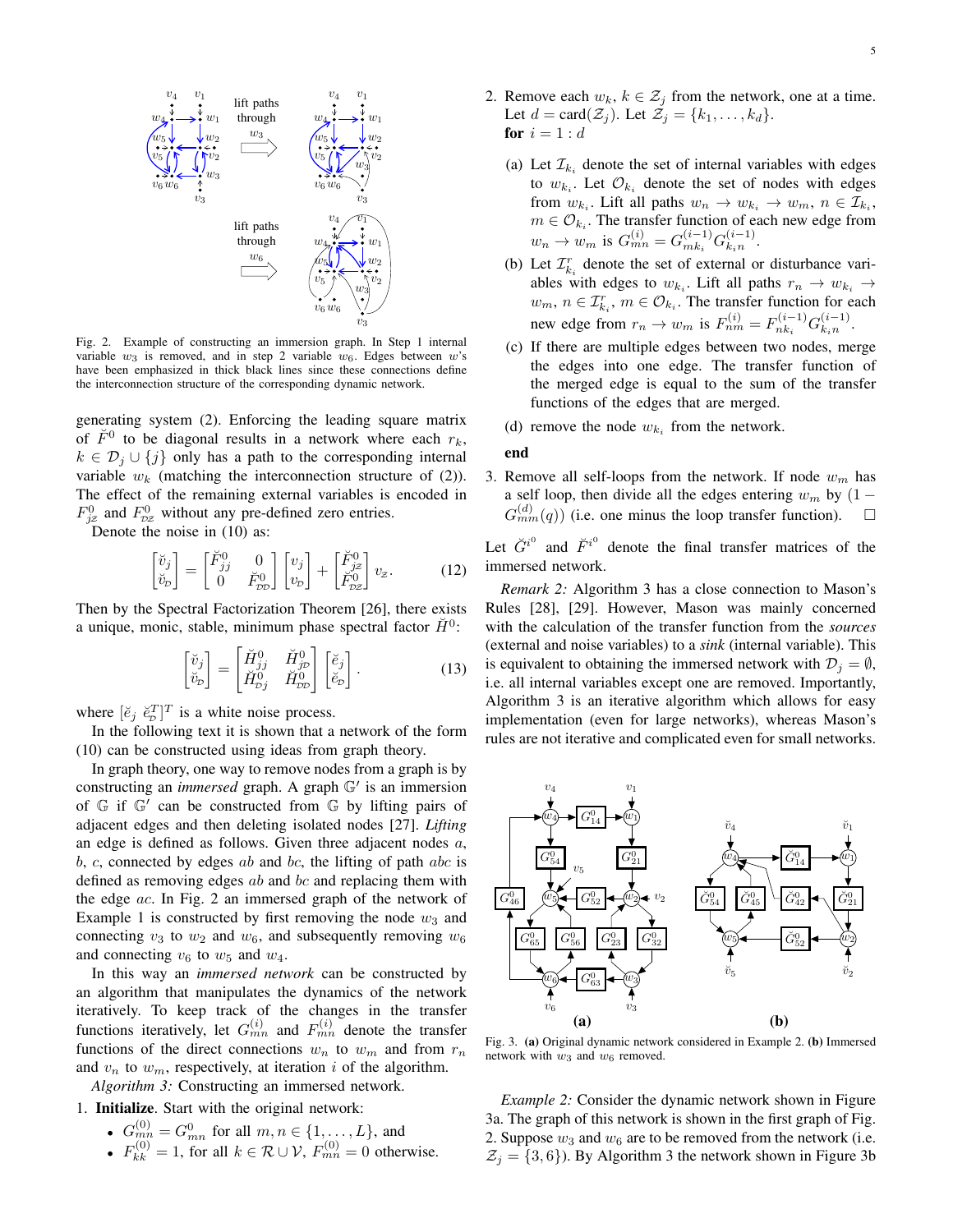results. The transfer functions of the immersed network are:

$$
\label{eq:11} \check{G}^{i^0}(q,\mathcal{D}_j)\!\!=\!\! \begin{bmatrix} 0 & 0 & G^0_{14} & 0 \\ \frac{G^0_{21}}{1-G^0_{23}G^0_{32}} & 0 & 0 & 0 \\ 0 & G^0_{32}G^0_{46}G^0_{63} & 0 & G^0_{46}G^0_{65} \\ 0 & \frac{G^0_{52}+G^0_{56}G^0_{63}G^0_{32}}{1-G^0_{56}G^0_{65}} & \frac{G^0_{54}}{1-G^0_{56}G^0_{65}} & 0 \end{bmatrix}\\ \check{F}^{i^0}(q,\mathcal{D}_j)\!\!=\!\! \begin{bmatrix} 1 & 0 & 0 & 0 & 0 & 0 \\ 0 & \frac{1}{1-G^0_{23}G^0_{32}} & 0 & 0 & \frac{G^0_{23}}{1-G^0_{23}G^0_{32}} & 0 \\ 0 & 0 & 1 & 0 & G^0_{46}G^0_{63} & G^0_{46} \\ 0 & 0 & 0 & \frac{1}{1-G^0_{56}G^0_{65}} & \frac{G^0_{56}G^0_{63}}{1-G^0_{56}G^0_{65}} & \frac{G^0_{56}}{1-G^0_{56}G^0_{65}} \end{bmatrix}.
$$

Note that the immersed network (shown in Figure 3b) is represented by the last graph shown in Figure 2.  $\Box$ 

Interestingly, the matrix  $\check{F}^{i^0}$  in Example 2 has the same structure as that of  $\check{F}^0$  in Proposition 1. This alludes to a connection between the network characterized in (10) and immersed networks as defined by Algorithm 3.

*Proposition 2:* The matrices  $\check{G}^0$  and  $\check{F}^0$  of the network characterized by (10) and the matrices  $\check{G}^{i^0}$  and  $\check{F}^{i^0}$  defined by Algorithm 3 are the same.

The proof is in Appendix X-B. Since, by Proposition 2 the matrices in (10) are the same as those of the immersed network, the superscript  $i$  will be dropped from this point on in the matrices defined by Algorithm 3. An important consequence of Proposition 2 is that (by Proposition 1) the immersed network is unique.

Instead of calculating the matrices of the immersed network iteratively, it is also possible to derive analytic expressions for the matrices  $\check{G}^0$  and  $\check{F}^0$ .

*Proposition 3:* Consider a dynamic network as defined in (2) that satisfies Assumption 1. For a given set  $\{j\} \cup \mathcal{D}_j$  the transfer function matrices  $\check{G}^0$  and  $\check{F}^0$  of the immersed network are:<sup>2</sup>

$$
\begin{bmatrix} 0 & \check{G}_{j\mathcal{D}}^{0} \\ \check{G}_{\mathcal{D}_{j}}^{0} & \check{G}_{\mathcal{D}\mathcal{D}}^{0} \end{bmatrix} = \begin{bmatrix} 1 - \tilde{G}_{jj} & 0 & \tilde{G}_{j\mathcal{D}}^{0} \\ I - \text{diag}(\tilde{G}_{\mathcal{D}\mathcal{D}}^{0}) \end{bmatrix}^{-1} \begin{bmatrix} 0 & \tilde{G}_{j\mathcal{D}}^{0} \\ \tilde{G}_{\mathcal{D}j}^{0} & \tilde{G}_{\mathcal{D}\mathcal{D}}^{0} - \text{diag}(\tilde{G}_{\mathcal{D}\mathcal{D}}^{0}) \end{bmatrix}
$$

$$
\begin{bmatrix} \breve{F}_{jj}^{0} & 0 & \breve{F}_{j\mathcal{Z}}^{0} \\ 0 & \breve{F}_{\mathcal{D}\mathcal{D}}^{0} & \breve{F}_{\mathcal{D}\mathcal{Z}}^{0} \end{bmatrix} = \begin{bmatrix} 1 - \tilde{G}_{jj} & 0 & 0 \\ I - \text{diag}(\tilde{G}_{\mathcal{D}\mathcal{D}}^{0}) \end{bmatrix}^{-1} \begin{bmatrix} 1 & 0 & \tilde{F}_{j\mathcal{Z}}^{0} \\ 0 & I & \tilde{F}_{\mathcal{D}\mathcal{Z}}^{0} \end{bmatrix}
$$

where

$$
\begin{bmatrix}\n\tilde{G}_{jj} & \tilde{G}_{jp} \\
\tilde{G}_{pj} & \tilde{G}_{pp}\n\end{bmatrix} =\n\begin{bmatrix}\n0 & G_{jp}^0 \\
G_{pj}^0 & G_{pp}^0\n\end{bmatrix} +\n\begin{bmatrix}\nG_{jz}^0 \\
G_{pz}^0\n\end{bmatrix}\n(I - G_{zz}^0)^{-1}\n\begin{bmatrix}\nG_{jj}^0 & G_{zp}^0\n\end{bmatrix},
$$
\n
$$
\begin{bmatrix}\n\tilde{F}_{jz} \\
\tilde{F}_{pz}\n\end{bmatrix} =\n\begin{bmatrix}\nG_{jz}^0 \\
G_{pz}^0\n\end{bmatrix}\n(I - G_{zz}^0)^{-1}.
$$

The proof is in Appendix X-C. The transfer functions  $\tilde{G}_{mn}$ correspond to  $G_{mn}^{(d)}$  in Step 3 of Algorithm 3.

The immersed network inherits some useful properties from the original network.

*Lemma 1:* Consider a dynamic network as defined in (2) that satisfies Assumption 1 and a given set  $\{j\} \cup \mathcal{D}_i$ .

1. Consider the paths from  $w_n$  to  $w_m$ ,  $n, m \in \mathcal{D}_j$  that pass only through nodes  $w_{\ell}, \ell \in \mathcal{Z}_j$  in the original network. If

<sup>2</sup>The arguments q or  $\mathcal{D}_j$  (or both) of  $\check{G}^0_{jk}(q, \mathcal{D}_j)$  and  $\check{F}^0_{jk}(q, \mathcal{D}_j)$  are sometimes dropped for notational clarity.



Fig. 4. Network analyzed in Examples 3 and 7.

all these paths and  $G_{mn}^0(q)$  have a delay (are zero), then  $\check{G}_{mn}^0(q, \mathcal{D}_j)$  has a delay (is zero).

2. Consider the paths from  $r_n$  to  $w_m$  (or  $v_n$  to  $w_m$ ),  $n \in \mathcal{Z}_j$ ,  $m \in \mathcal{D}_i$ . If all these paths pass through at least one node  $w_{\ell}, \ell \in \mathcal{D}_j$  then  $\check{F}_{mn}^0(q, \mathcal{D}_j) = 0$ .

For a proof see Appendix X-D.

# *B.* Conditions to Ensure  $\check{G}_{ji}^0(q, \mathcal{D}_j) = G_{ji}^0(q)$

A central theme in the previous section was that the transfer function  $\check{G}_{ji}^0(\mathcal{D}_j)$  in the immersed network may not be the same as the transfer function  $G_{ji}^0$  in the original network. In other words, by selecting a subset of internal variables to be taken into account, the dynamics between two internal variables might change. In this section conditions are presented under which the module of interest,  $G_{ji}^0$ , remains unchanged in the immersed network, i.e.  $\check{G}_{ji}^0(q, \mathcal{D}_j) = G_{ji}^0(q)$ .

The following two examples illustrate two different phenomena related to the interconnection structure that can cause the dynamics  $\check{G}_{ji}^0(q, \mathcal{D}_j)$  to be different from  $G_{ji}^0(q)$ .

*Example 3:* Consider the dynamic network

$$
\begin{bmatrix} w_1 \\ w_2 \\ w_3 \\ w_4 \\ w_5 \end{bmatrix} = \begin{bmatrix} 0 & G_{12}^0 & 0 & 0 & G_{15}^0 \\ G_{21}^0 & 0 & G_{23}^0 & 0 & G_{25}^0 \\ G_{31}^0 & 0 & 0 & 0 & 0 \\ G_{41}^0 & 0 & 0 & 0 & 0 \\ 0 & 0 & 0 & G_{54}^0 & 0 \end{bmatrix} \begin{bmatrix} w_1 \\ w_2 \\ w_3 \\ w_4 \\ w_5 \end{bmatrix} + \begin{bmatrix} v_1 + r_1 \\ v_2 \\ v_3 \\ v_4 \\ v_5 + r_5 \end{bmatrix}.
$$

shown in Fig. 4. The objective of this example, is to choose  $\mathcal{D}_2$ such that in the immersed network  $\check{G}_{21}^0(\overline{\mathcal{D}}_2) = G_{21}^0$  (denoted in green). A key feature of the interconnection structure in this example is that there are multiple paths from  $w_1$  to  $w_2$ :  $w_1 \rightarrow w_2, w_1 \rightarrow w_3 \rightarrow w_2, w_1 \rightarrow w_4 \rightarrow w_5 \rightarrow w_2$ , etc..

Start by choosing  $\mathcal{D}_2 = \{1\}$ , then by Proposition 3,

$$
\check{G}_{21}^{0}(q,\lbrace 1 \rbrace) = G_{21}^{0}(q) + G_{23}^{0}(q)G_{31}^{0}(q) + G_{25}^{0}(q)G_{54}^{0}(q)G_{41}^{0}(q).
$$

Two of the terms comprising this transfer function correspond to the two paths from  $w_1$  to  $w_2$  that pass only through  $w_k, k \in$  $\mathcal{Z}_2$  ( $\mathcal{Z}_2$  = {3,4,5}). From Algorithm 3 this is not surprising since the paths  $G_{23}^0 G_{31}^0$  and  $G_{25}^0 G_{54}^0 G_{41}^0$  must be lifted to remove the nodes  $w_3$ ,  $w_4$  and  $w_5$  from the original network. Clearly, for this choice of  $\mathcal{D}_2$ ,  $\check{G}_{21}^0(\mathcal{D}_2) \neq G_{21}^0$ .

Now choose  $\mathcal{D}_2 = \{1, 5\}$ . By Proposition 3

$$
\check{G}_{21}^{0}(q,\{1,5\}) = G_{21}^{0}(q) + G_{23}^{0}(q)G_{31}^{0}(q).
$$

Again, one of the terms comprising  $\check{G}_{21}^0(q, \{1, 5\})$  corresponds to the (only) path from  $w_1$  to  $w_2$  that passes only through  $w_k$ ,  $k \in \mathcal{Z}_2 \; (\mathcal{Z}_2 = \{3, 4\}).$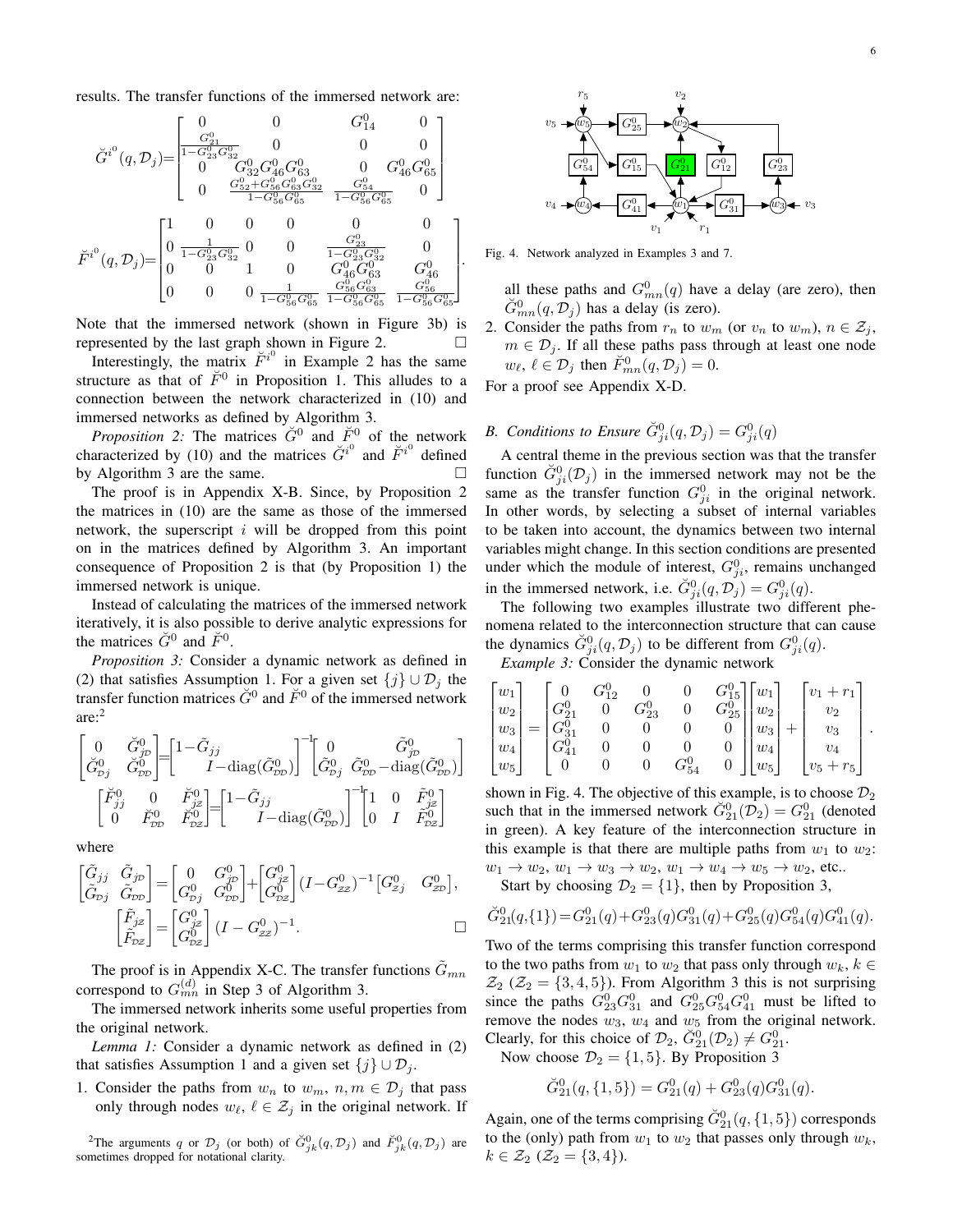Finally, choose  $\mathcal{D}_2 = \{1, 3, 5\}$ . By Proposition 3  $\check{G}_{21}^{0}(q, \{1, 3, 5\}) = G_{21}^{0}(q)$  as desired. Note that for this choice of  $\mathcal{D}_2$  every path except  $G_{21}^0$  from  $w_2$  to  $w_1$  is "blocked" by a node in  $\mathcal{D}_2$ .

In general, one internal variable  $w_k$  from every independent path  $w_i$  to  $w_j$  must be included in  $\mathcal{D}_j$  to ensure that  $\check{G}_{ji}^0(q, \mathcal{D}_j) = G_{ji}^0(q)$ . This is proved later in Proposition 4.

However, before presenting the proposition, there is a second phenomenon related to the interconnection structure of the network that can cause the dynamics  $\check{G}_{ji}^0(q, \mathcal{D}_j)$  to be different from  $G_{ji}^0(q)$ , as illustrated in the next example.



Fig. 5. Network that is analyzed in Example 4.

*Example 4:* Consider the network shown in Fig. 5. The objective of this example, is to choose  $\mathcal{D}_2$  such that in the immersed network  $\check{G}_{21}^{0}(\mathcal{D}_2) = G_{21}^{0}$  (denoted in green).

Note that in this network there is only one independent path from  $w_1$  to  $w_2$ . Choose  $\mathcal{D}_2 = \{1\}$ . By Proposition 3

$$
\check{G}_{21}^0(q,\{1\})=\frac{G_{21}^0(q)}{1-G_{23}^0(q)G_{32}^0(q)}
$$

which is not equal to  $G_{21}^0(q)$  as desired. The reason the factor  $\frac{1}{1-G_{23}^{0}G_{32}^{0}}$  appears is because when lifting the path  $G_{23}G_{32}$  a self-loop from  $w_2$  to  $w_2$  results. Thus, in step 3 of Algorithm 3 the transfer functions of the edges coming into  $w_2$  are divided by the loop transfer function.

For the choice  $\mathcal{D}_2 = \{1,3\}$ ,  $\check{G}_{21}^{0}(\{1,3\}) = G_{21}^{0}$  as desired. Note that in for this choice of  $\mathcal{D}_2$ , all paths from  $w_2$  to  $w_2$ are "blocked" by a node in  $\mathcal{D}_2$ .

In general, if  $\mathcal{D}_i$  is chosen such that no self-loops from  $w_i$ to  $w_i$  result due to the lifting of the paths when constructing the immersed network, the denominator in Step 3 of Algorithm 3 is reduced to 1. From these two examples we see that:

- Every parallel path from  $w_i$  to  $w_j$  should run through an input in the predictor model, and
- Every loop on the output  $w_i$  should run through an input in the predictor model.

This is formalized in the following proposition.

*Proposition 4:* Consider a dynamic network as defined in Section II-A that satisfies Assumption 1. The transfer function  $\check{G}_{ji}^0(q, \mathcal{D}_j)$  in the immersed network is equal to  $G_{ji}^0(q)$  if  $\mathcal{D}_j$ satisfies the following conditions:

(a)  $i \in \mathcal{D}_i, j \notin \mathcal{D}_i$ 

- (b) every path  $w_i$  to  $w_j$ , excluding the path  $G_{ji}^0$ , goes through a node  $w_k, k \in \mathcal{D}_i$ ,
- (c) every loop  $w_j$  to  $w_j$  goes through a node  $w_k$ ,  $k \in \mathcal{D}_j$ .  $\square$

The proof is in Appendix X-E. The formulated conditions are used to make appropriate selections for the node variables that are to be measured and to be used as predictor inputs. In the following section it is shown that it is possible to identify the dynamics of the immersed network.

#### *C. Estimated Dynamics in Predictor Model*

In this section it is shown that the estimated dynamics between the predictor inputs and the module output  $w_j$ , are equal to  $\check{G}_{jk}^{0}(\mathcal{D}_{j})$ . The result confirms that the estimated dynamics are a consequence of the interconnection structure and the chosen predictor inputs. In addition conditions are presented that ensure that the estimates of  $\check{G}^0_{jk}(\mathcal{D}_j)$  are consistent. The results in this section are not specific to a particular identification method.

To concisely present the result, it is convenient to have a notation for a predictor which is a generalization of both the Direct and Two Stage Methods. Consider the predictor

$$
\hat{w}_j(t|t-1,\theta) = H_j^{-1}(q,\theta) \Big( \sum_{k \in \mathcal{D}_j} G_{jk}(q,\theta) w_k^{(\mathcal{X})}(t) + \sum_{k \in \mathcal{P}_j} F_{jk}(q,\theta) r_k(t) \Big) + \Big( 1 - H_j^{-1}(q,\theta) \Big) w_j(t) \quad (14)
$$

where X denotes a (sub)set of the variables  $r_k$ ,  $v_k$ ,  $k \in$  $\{1, \ldots, L\}$ . Note that both predictors (4) and (9) are special cases of the predictor (14). For the Direct Method, choose  $\mathcal{X} = \{r_{k_1}, \ldots, r_{k_n}, v_{\ell_1}, \ldots, v_{\ell_n}\},\$  where  $\{k_1, \ldots, k_n\} = \mathcal{R},\$ and  $\{\ell_1, \ldots, \ell_n\} = \mathcal{V}$ . Then  $w_k^{(\mathcal{X})} = w_k$ . For the Two Stage Method, choose  $\mathcal{X} = \{r_{k_1}, \ldots, r_{k_n}\}\$ , where  $\{k_1, \ldots, k_n\} =$  $\mathcal{T}_i$ .

A key concept in the analysis of this section is the *optimal output error residual*, which will be discussed next. From (10),  $w_i$  can be expressed in terms of  $w_k$ ,  $k \in \mathcal{D}_i$  as

$$
w_j = \sum_{k \in \mathcal{D}_j} \check{G}_{jk}^0 w_k + \sum_{k \in \mathcal{Z}_j \cap \mathcal{R}_j} \check{F}_{jk}^0 r_k + \sum_{k \in \mathcal{Z}_j \cap \mathcal{V}_j} \check{F}_{jk}^0 v_k + v_j + r_j. \tag{15}
$$

Note that by Lemma 1 some  $\check{F}_{jk}^0(q, \mathcal{D}_j)$  may be zero depending on the interconnection structure. Let  $w_k$  be expressed in terms of a component dependent on the variables in  $X$ , and a component dependent on the remaining variables, denoted  $w_k = w_k^{(\mathcal{X})} + w_k^{(\perp \mathcal{X})}$  $\binom{1+\lambda}{k}$ . In addition, split the sum involving the  $r_k$ -dependent terms according to whether  $r_k$  is in  $P_i$  or not. Then, from (15):

$$
w_j = \sum_{k \in \mathcal{D}_j} \breve{G}_{jk}^0 w_k^{(\mathcal{X})} + \sum_{k \in \mathcal{D}_j} \breve{G}_{jk}^0 w_k^{(\mathcal{X})} + \sum_{k \in \mathcal{P}_j} \breve{F}_{jk}^0 r_k + \sum_{k \in (\mathcal{Z}_j \cup \{j\}) \cap \mathcal{R}_j) \setminus \mathcal{P}_j} \breve{F}_{jk}^0 r_k + \sum_{k \in \mathcal{Z}_j \cap \mathcal{V}_j} \breve{F}_{jk}^0 v_k + v_j. \quad (16)
$$

When choosing an Output Error predictor (i.e.  $H_i(q, \theta) = 1$ ), with predictor inputs  $w_k^{(\mathcal{X})}$  $\binom{(\mathcal{A})}{k}$ ,  $k \in \mathcal{D}_j$  and  $r_k$ ,  $k \in \mathcal{P}_j$ , the part of (16) that is not modeled can be lumped together into one term. This term is the *optimal output error residual* of  $w_j$ , and is denoted  $p_i$ :

$$
p_j(\mathcal{D}_j) := \sum_{k \in \mathcal{D}_j} \check{G}_{jk}^0 w_k^{(\perp \mathcal{X})} + \sum_{k \in ((\mathcal{Z}_j \cup \{j\}) \cap \mathcal{R}_j) \setminus \mathcal{P}_j} \check{F}_{jk}^0 r_k + \check{v}_j, \tag{17}
$$

where  $\check{v}_j$  is given by  $\sum_{k \in \mathcal{Z}_j \cap \mathcal{V}_j} \check{F}_{jk}^0 v_k + v_j$  in accordance with (12). Consequently,  $w_i$  equals:

$$
w_j = \sum_{k \in \mathcal{D}_j} \check{G}_{jk}^0 w_k^{(\mathcal{X})} + \sum_{k \in \mathcal{P}_j} \check{F}_{jk}^0 r_k + p_j.
$$
 (18)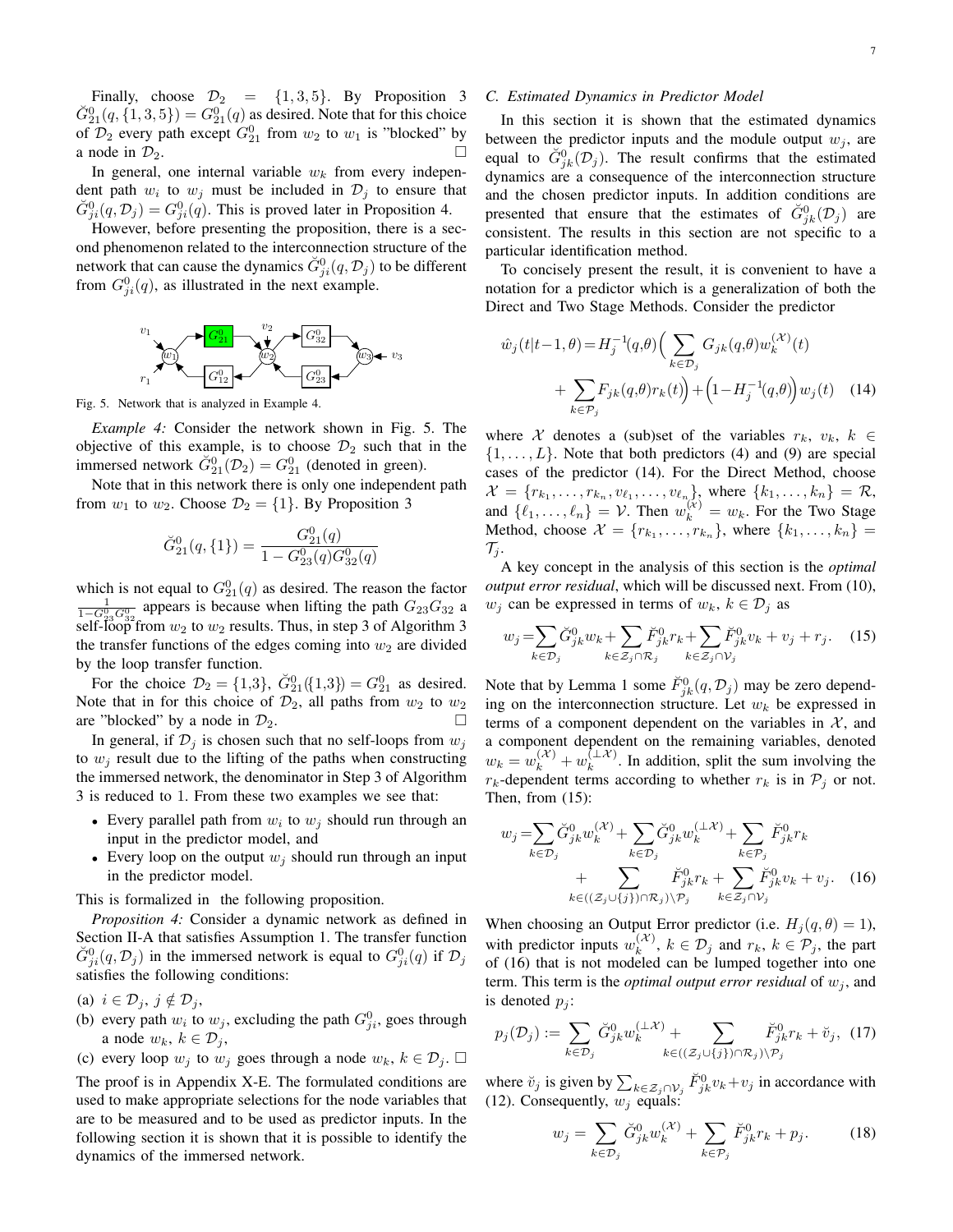In a system identification setting, the optimal output error residual of  $w_i$  acts as the effective "noise" affecting  $w_i$  (this is clear from (18)). It also corresponds to the unmodeled component of  $w_i$ .

The following theorem is the main result of this section. It characterizes conditions that correlation between the optimal output error residual of  $w_i$  and the predictor inputs must satisfy so that it is possible to obtain consistent estimates of the dynamics between the predictor inputs. Such conditions are common in the identification literature. In openloop identification for instance it is well known that if the innovation is uncorrelated to the input consistent estimates are possible [21]. Similarly, it is known ([21]) that for the Direct Method in closed-loop, if the output noise is whitened and the whitened noise is uncorrelated to the plant input then consistent estimates of the plant are possible. The result that follows is an analogue to that reasoning adapted to identification in networks.

*Theorem 1:* Consider a dynamic network as defined in Section II-A that satisfies Assumption 1. Consider model structures with independently parameterized noise and module models. For given sets  $\mathcal{D}_j$ ,  $\mathcal{P}_j$ , and X construct the predictor (14). Suppose the power spectral density of  $\begin{bmatrix} w_j & w_{k_1}^{(\chi)} \end{bmatrix}$  $\begin{matrix}\n(x) \\
k_1 \end{matrix}$  ...  $w_{k_n}^{(\mathcal{X})}$  $\begin{array}{cc} (k) & r_{\ell_1} & \ldots & r_{\ell_m} \end{array}$  where  $\{k_1, \ldots, k_n\}$  =  $\mathcal{D}_j, \{\vec{\ell}_1, \ldots, \vec{\ell}_m\} = \mathcal{P}_j$  is positive definite for a sufficiently large number of frequencies  $\omega_k \in (-\pi, \pi]$ . Consider the conditions:

(a)  $\mathbb{E}[H_j^{-1}(q,\eta)p_j(t,\mathcal{D}_j)\cdot\Delta G_{jk}(q,\theta,\mathcal{D}_j)w_k^{(\mathcal{X})}]$  $\mathbf{E}_{k}^{(\mathcal{X})}(t)$ ] = 0,  $\forall k \in \mathcal{D}_j$ , (b)  $\mathbb{E}[H_j^{-1}(q,\eta)p_j(t,\mathcal{D}_j)\cdot\Delta F_{jk}(q,\theta,\mathcal{D}_j)r_k(t)]=0, \forall k\in\mathcal{P}_j,$ where  $\Delta G_{jk}(\theta, \mathcal{D}_j) = \breve{G}_{jk}^0(\mathcal{D}_j) - G_{jk}(\theta)$ , and  $\Delta F_{jk}(\theta, \mathcal{D}_j) =$  $\breve{F}_{jk}^{0}(\mathcal{D}_{j})-F_{jk}(\theta).$ 

Then  $G_{jk}(q, \theta^*) = \check{G}_{jk}^0(q, \mathcal{D}_j)$ , where  $\check{G}_{jk}^0(q, \mathcal{D}_j)$  is defined in Proposition 3, if for all  $\theta \in \Theta$ :

- 1. Conditions (a) and (b) hold for all  $\eta$ , or
- 2. The equations of Conditions (a) and (b) hold for  $\eta^*$ only, where  $\eta^* = \arg \min \mathbb{E}[(H_j^{-1}(q, \eta)p_j(t, \mathcal{D}_j))^2]$ , and  $H_j^{-1}(q, \eta^*)p_j(t, \mathcal{D}_j)$  is white noise.

The proof can be found in Appendix X-F. The theorem can be interpreted as follows. In Case 1, consistent estimates are possible if the predictor inputs are uncorrelated to the optimal output error residual of  $w_i$ . This is analogous to the open loop situation. In Case 2, consistent estimates are possible if the whitened version of the optimal output error residual of  $w_i$  is uncorrelated to the predictor inputs. This is analogous to the closed-loop Direct Method reasoning.

The condition on the power spectral density of  $\begin{bmatrix} w_j & w_{k_1}^{(\chi)} \end{bmatrix}$  $\begin{matrix} (x) & \dots & w_{k_n}^{(\chi)} \end{matrix}$  $\begin{bmatrix} (x) & r_{\ell_1} & \dots & r_{\ell_m} \end{bmatrix}^T$  is a condition on the informativity of the data [30] (i.e. the data must be persistently exciting of sufficiently high order).

The main point of Theorem 1 is twofold:

- 1. The estimated transfer functions  $G_{jk}(q, \theta^*)$  are consequences of the choice of  $\mathcal{D}_j$ . In particular, they are estimates of the transfer functions  $\check{G}_{jk}^0(q, \mathcal{D}_j)$  specified by the immersed network.
- 2. To present general conditions under which consistent estimates (of  $\check{G}^0_{jk}(q, \mathcal{D}_j)$ are possible.

Theorem 1 points to a notion of identifiability. For a given set  $\mathcal{D}_j$ , a particular module  $G_{ji}^0$  is identifiable if  $\check{G}_{ji}^0 = G_{ji}^0$ . Thus, if the conditions of Proposition 4 are satisfied for a given set  $\mathcal{D}_j$ , then  $G_{ji}^0$  is identifiable.

In the next two sections it is shown how Theorem 1 applies to both the Direct and Two Stage Methods respectively.

#### V. PREDICTOR INPUT SELECTION - DIRECT METHOD

In this section it is shown how to satisfy the conditions of Theorem 1 using the Direct Method.

When using the Direct Method for identification in dynamic networks, there are three main mechanisms that ensure consistent estimates of  $G_{ji}^0$  [19], [17] (the same mechanisms are present in the closed-loop Direct Method [21], [24], [23]):

- 1. the noise  $v_j$  affecting the output  $w_j$  is uncorrelated to all other noise terms  $v_n$ ,  $n \in V_j$ ,
- 2. every loop that passes through  $w_j$  in the data generating system contains at least one delay, and
- 3. there exists a  $\theta$  such that  $H_j^{-1}(\theta)v_j = \breve{e}_j$  is white noise.

In Proposition 2 of [17] it is shown that for the choice  $\mathcal{D}_j = \mathcal{N}_j$  and  $\mathcal{P}_j = \emptyset$ , these conditions plus a condition on the informativity of the data are sufficient in order to obtain consistent estimates of a module  $G_{ji}^0$  embedded in the network. In the setup considered in this paper an additional mechanism plays a role, namely the choice of predictor inputs.

The following proposition presents conditions on the immersed network that ensure that Case 2 of Theorem 1 holds. The conditions reflect the three mechanisms presented above.

*Proposition 5:* Consider a dynamic network as defined in (2) that satisfies Assumption 1. Consider the immersed network constructed by removing  $w_n$ ,  $n \in \mathcal{Z}_i$  from the original network. The situation of Case 2 of Theorem 1 holds for the immersed network if:

- (a)  $\check{v}_i$  is uncorrelated to all  $\check{v}_k$ ,  $k \in \mathcal{D}_i$ .
- (b) There is a delay in every loop  $w_i$  to  $w_j$  (in the immersed network).
- (c) If  $\check{G}_{jk}^0$  has a delay, then  $G_{jk}(\theta)$  is parameterized with a delay.
- (d)  $p_j$  is not a function of any  $r_n$ ,  $n \in \mathcal{R}$ .

(e) There exists a  $\eta$  such that  $H_j^{-1}(q, \eta)p_j(t)$  is white noise. The proof can be found in Appendix X-G.

In the following subsections, the conditions of Proposition 5 are interpreted in terms of what they mean in the original network. In Subsection V-A it is shown what conditions can be imposed in the original network in order to ensure that  $\check{v}_i$ is uncorrelated to  $\breve{v}_k$ ,  $k \in \mathcal{D}_j$  (i.e Condition (a) of Proposition 5 holds).In Subsection V-B it is shown under which conditions  $p_i$  is not a function of external variables (i.e. Condition (d) of Proposition 5 holds). In Subsection V-C a version of Proposition 5 is presented where all the conditions are stated only in terms of the original network.

#### *A. Correlation of Noise*

In this section conditions are presented that ensure that  $\breve{v}_j$ is uncorrelated to  $\breve{v}_k$ ,  $k \in \mathcal{D}_i$ . The conditions are presented using only variables in the original network.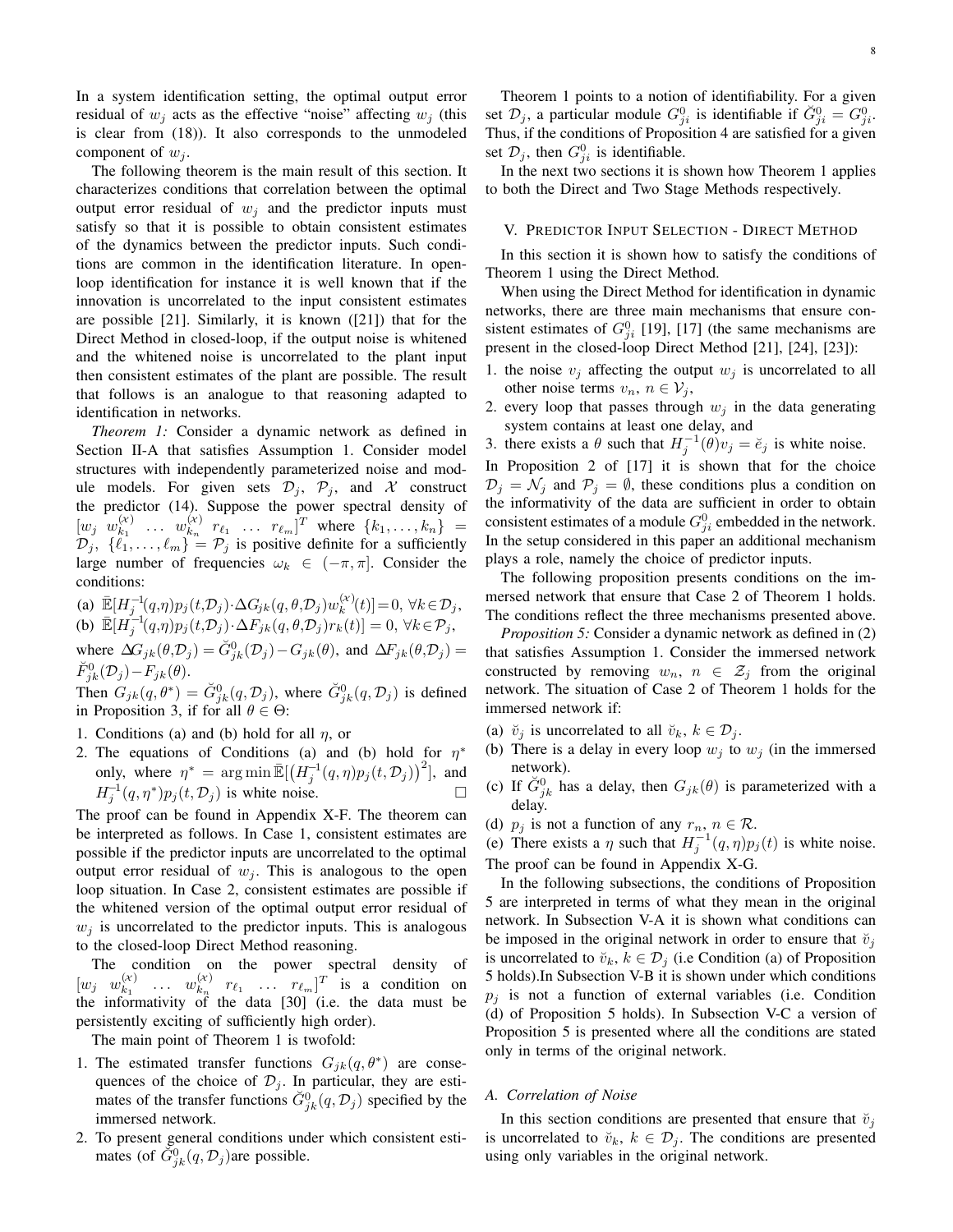Recall from (12) that  $\breve{v}_k$  is a filtered sum of  $v_n, n \in \mathcal{Z}_i \cup \{k\},\$ 

$$
\breve{v}_k(t) = \sum_{n \in \mathcal{Z}_j} \breve{F}_{jn}^0(q, \mathcal{D}_j)v_n + \breve{F}_{jj}^0(q, \mathcal{D}_j)v_j(t).
$$
 (19)

Consider 2 variables  $\breve{v}_{k_1}$  and  $\breve{v}_{k_2}$ . Suppose that there is a path from another variable  $v_n$ ,  $n \in \mathcal{Z}_j$  to both  $w_{k_1}$  and  $w_{k_2}$ . By Lemma 1 both  $\check{F}_{k_1n}^0$  and  $\check{F}_{k_2n}^0$  are non-zero in this situation. Consequently, as can be see from (19) both  $\check{v}_{k_1}$  and  $\check{v}_{k_2}$  are functions of  $v_n$ , with the result that  $\breve{v}_{k_1}$  and  $\breve{v}_{k_2}$  are correlated. Thus, due to the presence of  $v_n$  and the interconnection structure of the network,  $\breve{v}_{k_1}$  and  $\breve{v}_{k_2}$  are correlated. In this case  $v_n$ is a *confounding variable*. In statistics, and in particular in statistical inference, a confounding variable is a variable that is not known (or measured) and causally affects both the output variable and the input variable [31]. The induced correlation between input and output is however not caused by a direct causal relation between the input and output. In the framework of this paper consider the following definition.

*Definition 1:* Consider a particular output variable  $w_i$  and a set  $\mathcal{D}_i$  of predictor inputs. In this modeling setup, a variable  $v_{\ell}$  is a *confounding* variable if the following conditions hold:

- (a) There is a path from  $v_\ell$  to  $w_i$  that passes only through  $w_m, m \in \mathcal{Z}_i$ .
- (b) There is a path from  $v_{\ell}$  to one or more  $w_k, k \in \mathcal{D}_i$  that passes only through  $w_m$ ,  $m \in \mathcal{Z}_i$ .

The following is an example of a confounding variable.



Fig. 6. Network that is analyzed in Example 5.

*Example 5:* Consider the network shown in Fig. 6. Suppose that the objective is to obtain a consistent estimate of  $G_{21}^0$ (denoted in green) using the Direct Method. Let  $j = 2$ , and choose  $\mathcal{D}_2 = \{1\}$ . By Definition 1,  $v_3$  is a confounding variable. The expressions for  $\check{v}_1$  and  $\check{v}_2$  for this network are:

$$
\breve{v}_1 = v_1 + G_{13}^0 v_3
$$
 and  $\breve{v}_2 = v_2 + G_{23}^0 v_3$ .

Clearly, the confounding variable  $v_3$  induces a correlation between  $\breve{v}_1$  and  $\breve{v}_2$ .

The presence of confounding variables is not the only way that  $\breve{v}_{k_1}$  and  $\breve{v}_{k_2}$  could become correlated. Suppose that  $\breve{v}_{k_1}$  is a function of  $v_n$ , and  $\breve{v}_{k_2}$  is a function of  $v_m$ . If  $v_n$  and  $v_m$ are correlated, then  $\breve{v}_{k_1}$  and  $\breve{v}_{k_2}$  are correlated.

The following proposition presents conditions that ensure  $\breve{v}_i$  is uncorrelated to all  $\breve{v}_k$ ,  $k \in \mathcal{D}_i$ .

*Proposition 6:* Consider a dynamic network as defined in (2) that satisfies Assumption 1. Consider the immersed network constructed from the internal variables,  $\{w_k\}$ ,  $k \in \mathcal{D}_j$ . The disturbance term  $\breve{v}_i$  (as defined in (12)) is uncorrelated to all  $\breve{v}_k, k \in \mathcal{D}_i$  if the following conditions hold:

(a)  $v_j$  is uncorrelated to all  $v_k$ ,  $k \in \mathcal{D}_j$  and to all variables  $v_n, n \in \mathcal{Z}_i$  that have paths to any  $w_k, k \in \mathcal{D}_i$  that pass only through nodes  $w_{\ell}, \ell \in \mathcal{Z}_i$ .

(b) All  $v_k$ ,  $k \in \mathcal{D}_i$  are uncorrelated to all  $v_n$ ,  $n \in \mathcal{Z}_i$  that have a path to  $w_j$  that passes only through nodes in  $\mathcal{Z}_j$ .

(c) All  $v_n$ ,  $n \in \mathcal{Z}_i$  are uncorrelated to each other

(d) No variable  $v_k$ ,  $k \in \mathcal{Z}_j$  is a confounding variable.

The proof can be found in Appendix X-H.

*Remark 3:* Suppose that all  $v_k$ ,  $k \in V$  are uncorrelated. Then Conditions (a) - (c) hold for any  $\mathcal{D}_i$ . However, whether Condition (d) holds depends on the interconnection structure and the choice of  $\mathcal{D}_i$ .

# *B. Adding External Excitation*

External variables are not strictly necessary to ensure that the data is informative when using the direct method as long as the noise that is driving the system is sufficiently exciting. However, external excitation can be beneficial in order to reduce the variance of the estimates, or provide extra excitation in a frequency range of interest.

Whenever there is an external variable  $r_k$  acting as a "disturbance" on the output variable  $w_i$  (i.e.  $p_i$  contains an element which is due to the external variable  $r_k$ ), it makes sense to model that component. This happens whenever there is a path  $r_k$  to  $w_j$  that passes only through  $w_k$ ,  $k \in \mathcal{Z}_j$ . Thus, in this case, choose the set  $\mathcal{P}_j = \{k\}$  so that  $r_k$ is included as a predictor input (i.e. the dynamics from  $r_k$ to  $w_i$  are modeled). The advantage of this scheme is that the power of the optimal output error residual is reduced by eliminating known variables from  $p_j$ , i.e. the signal to noise ratio is increased. Consequently,  $p_j$  is only a function of v's (Condition (d) of Proposition 5 holds).

#### *C. Main Result - Direct Method*

Conditions are presented so that the Direct Method will result in consistent estimates of  $\check{G}_{ji}^{0}(\mathcal{D}_j)$ . In Proposition 5 the conditions were stated in terms of the immersed network. In the following proposition the conditions are stated in terms of the original network.

*Proposition 7:* Consider a dynamic network as defined in (2) that satisfies Assumption 1. Let  $\{w_k\}$ ,  $k \in \mathcal{D}_j$  and  $\{r_k\}$ ,  $k \in \mathcal{P}_i$  be the set of internal and external variables respectively that are included as inputs to the predictor (4). The set  $P_j$  is constructed to satisfy the condition that  $k \in \mathcal{P}_j$  if and only if there exists a path from  $r_k$  to  $w_j$ , that passes only through nodes in  $\mathcal{Z}_j$ . Consistent estimates of  $\check{G}_{ji}^0$  are obtained using the Direct Method formulated in Algorithm 1 if the following conditions are satisfied:

- (a) There is a delay in every loop  $w_i$  to  $w_i$ .
- (b)  $v$  satisfies the conditions of Proposition 6.
- (c) The power spectral density of  $[w_j \ w_{k_1} \ \cdots \ w_{k_n} r_{\ell_1} \ \cdots \ r_{\ell_m}]^T$ ,  $k_* \in \mathcal{D}_j$ ,  $\ell_* \ \in \ \mathcal{P}_j$ is positive definite for a sufficiently large number of frequencies  $\omega_k \in (-\pi, \pi]$ .
- (d) The parameterization is chosen flexible enough, i.e. there exist parameters  $\theta$  and  $\eta$  such that  $G_{ik}(q, \theta)$  =  $\breve{G}^0_{jk}(q, \mathcal{D}_j), \ \forall k \in \mathcal{D}_j, \ F_{jk}(q, \theta) = \breve{F}^0_{jk}(q, \mathcal{D}_j), \ \forall k \in \mathcal{P}_j,$ and  $H_j(q, \eta) = \check{H}_j^0(q, \mathcal{D}_j)$ .
- (e) If  $\check{G}_{jk}^0$  has a delay, then  $G_{jk}(\theta)$  is parameterized with a delay.  $\Box$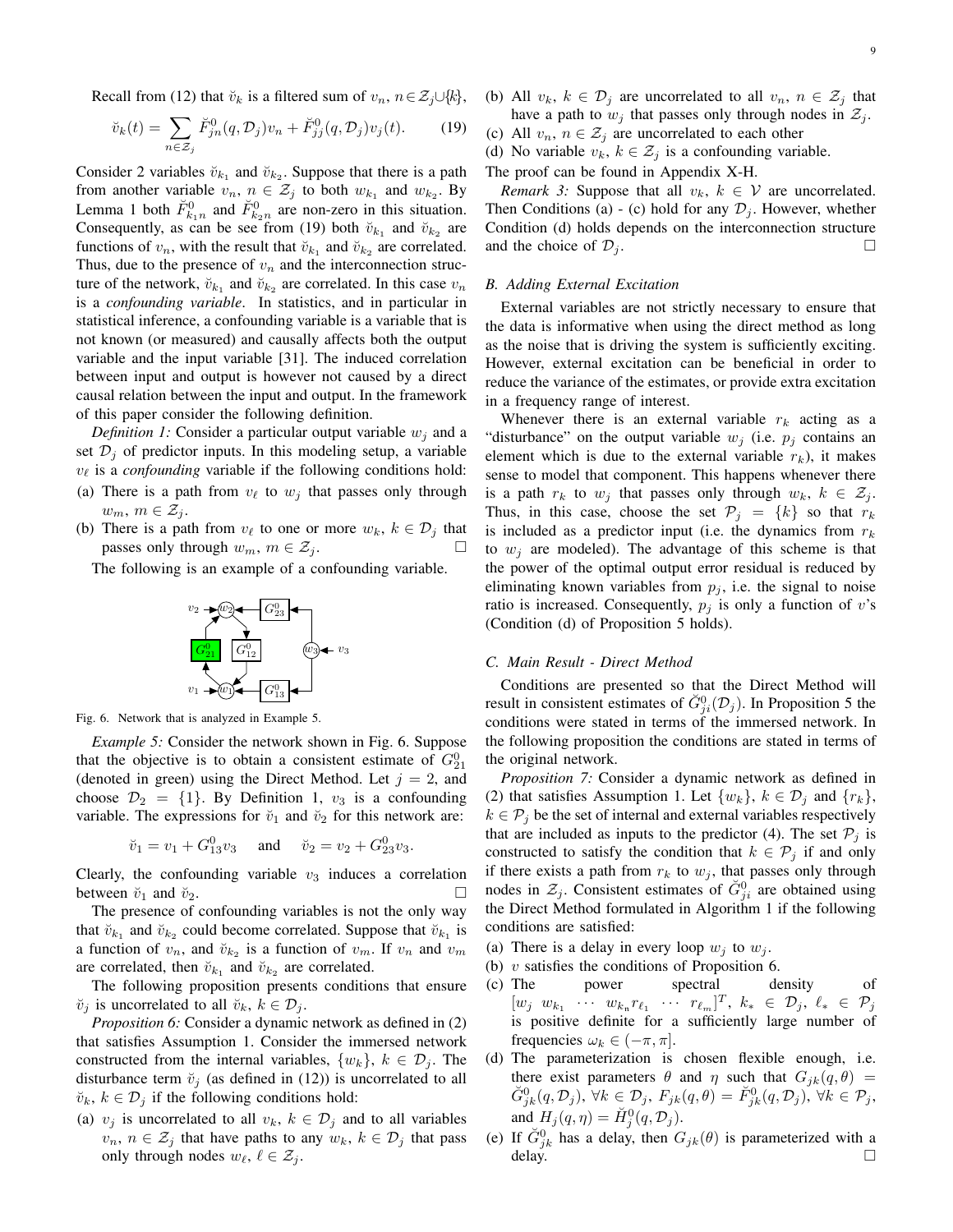*Proof:* The proof follows almost directly from Theorem 1 and Propositions 5 and 6. It remains to be shown that  $p_i = \breve{v}_i$ (i.e. Condition (d) of Proposition 5 holds).

By Lemma 1  $\tilde{F}_{jk}^0$ ,  $k \in \mathcal{D}_j$  is zero unless there is a path from  $r_k$  to  $w_j$  which passes only through  $w_n$ ,  $n \in \mathcal{Z}_j$ . From (17) and by the way  $P_j$  is constructed it follows that there are no r terms present in  $p_i$ . Consequently,  $p_i = \breve{v}_i$ .

*Remark 4:* In Proposition 7 conditions have been presented which, if satisfied, ensure that consistent estimates of  $\check{G}_{jk}^{0}(q, \mathcal{D}_{j}), k \in \mathcal{D}_{j}$  as defined by the immersed network are obtained. If the set  $\mathcal{D}_j$  is chosen such that  $\check{G}_{ji}^0(q, \mathcal{D}_j)$  =  $G_{ji}^0(q)$  (i.e. the  $\mathcal{D}_j$  is chosen such that the conditions of Proposition 4 are satisfied) then Proposition 7 shows under which conditions  $G_{ji}^0$  can be consistently identified.  $\Box$ 

The reason that Condition (a) and exact noise modeling are required is due to the presence of a (feedback) path from  $w_i$  to at least one  $w_k$ ,  $k \in \mathcal{D}_i$ . If there is no such feedback, then the conditions of Proposition 7 simplify considerably. Similarly, since, it is the variable  $v_i$  that is causing the problems when there is such a feedback path, if it is not present, the conditions can be simplified.

*Corollary 1:* Consider the situation of Proposition 7. If there is no path from  $w_j$  to any  $w_k$ ,  $k \in \mathcal{D}_j$ , or if  $v_j$  is not present in the network, then Conditions (a) and (e) can be omitted, and Condition (d) can be changed to:

(d') The parameterization is chosen flexible enough, i.e. there exists a parameter  $\theta$  such that  $G_{jk}(q, \theta) = \check{G}_{jk}^0(q, \mathcal{D}_j)$ ,  $\forall k \in \mathcal{D}_j, F_{jk}(q, \theta) = \breve{F}_{jk}^0(q, \mathcal{D}_j), \ \forall k \in \mathcal{P}_j.$ 



Fig. 7. Network that is analyzed in Examples 6 and 8.

*Example 6:* Consider the dynamic network shown in Fig. 7. Suppose the objective is to obtain consistent estimates of  $G_{32}^0$ (denoted in green) using the Direct Method.

First, we show how to choose the set  $\mathcal{D}_3$  such that  $\check{G}_{32}^{0}(q, \mathcal{D}_j)$  in the immersed network is equal to  $G_{32}^{0}(q)$  (i.e.  $\mathcal{D}_j$  is chosen such that it satisfies the conditions of Proposition 4). Besides  $G_{32}^0$  there are several paths from  $w_2$  to  $w_3$ :

$$
w_2 \to w_1 \to w_4 \to w_5 \to w_3,
$$
  

$$
w_2 \to w_1 \to w_4 \to w_6 \to w_3
$$

for instance. All paths from  $w_2$  to  $w_3$  (not including  $G_{32}^0$ ) pass through either the nodes  $w_1$  and  $w_2$ , the nodes  $w_4$  and  $w_2$ . Thus, Condition (b) of Proposition 4 is satisfied for  $\mathcal{D}_3 =$  $\{1,2\}$  and  $\mathcal{D}_3 = \{2,4\}.$ 

Since all loops from  $w_3$  pass through  $w_2$ , Condition (c) of Proposition 4 is also satisfied for both these choices of  $\mathcal{D}_3$ .

For both of these choices,  $v_7$  and  $v_8$  are confounding variables (Condition (b) of Proposition 7 is not satisfied). However, if  $w_7$  is included as a predictor input, then there are no more confounding variables.

By this reasoning two possible choices for  $\mathcal{D}_3$  that lead to consistent estimates of  $G_{32}^0$  are  $\{2, 4, 7\}$  (denoted in blue) and  $\{2, 1, 7\}$ . In either case,  $\mathcal{P}_3$  should be chosen as  $\emptyset$ .

Another possible choice for  $\mathcal{D}_3 = \{2, 5, 6, 7\} = \mathcal{N}_3$ . It is interesting that the previous sets  $\mathcal{D}_3$  are strictly smaller than  $\mathcal{N}_3$ , and are not even subsets of  $\mathcal{N}_3$ . The choice  $\mathcal{D}_j = \mathcal{N}_j$ ,  $\mathcal{P}_j = \emptyset$  always satisfies the

Conditions of Proposition 4 and confounding variables are never present. This is the choice that is made in [17].

In the following section an analogue to Proposition 7 is presented for the Two-Stage Method.

### VI. PREDICTOR INPUT SELECTION - TWO STAGE METHOD

A guiding principle to ensure consistent estimates that has been presented in Theorem 1 is that the optimal output error residual of  $w_i$  should be uncorrelated to the predictor inputs. For the Two Stage Method this condition is enforced by projecting the predictor inputs onto the external variables. Consequently, the predictor inputs are only functions of  $r_m$ ,  $m \in \mathcal{T}_j$ . As long as the unmodeled component of  $w_j$  is not a function of  $r_m$ ,  $m \in \mathcal{T}_j$  then Conditions (a) and (b) of Theorem 1 are satisfied.

*Proposition 8:* Consider a dynamic network as defined in (2) that satisfies Assumption 1. Let  $\{r_m\}$ ,  $m \in \mathcal{T}_j$  be the external input(s) onto which will be projected. Let  $\{w_k^{(\mathcal{T}_j)}\},\$  $k \in \mathcal{D}_j$  and  $\{r_k\}, k \in \mathcal{P}_j$  be the sets of (projections of) internal and external variables respectively that are included as inputs to the predictor (9). The set  $\mathcal{P}_j$  is constructed to satisfy the condition that  $k \in \mathcal{P}_j$  if and only if there exists a path from  $r_k$  to  $w_j$ ,  $k \in \mathcal{T}_j$ , that passes only through nodes in  $\mathcal{Z}_j$ . Consistent estimates of  $G_{ji}^0$  are obtained using the Two Stage Method (Algorithm 2) if the following conditions hold:

- (a) Every  $r_k, k \in \mathcal{T}_j$  is uncorrelated to all  $r_m, m \notin \mathcal{T}_j$ , except those  $r_m$  for which there is no path to  $w_j$ .
- (b) The power spectral density of  $[w_{k_1}^{(\tau_j)}]$  $\begin{matrix}(\tau_{j})_{k_{1}}\cdots w^{(\tau_{j})}_{k_{n}}\end{matrix}$  $\binom{(\tau_j)}{k_{\rm n}} r_{m_1} \cdots r_{m_n}$ ]<sup>T</sup>,  $k_* \in \mathcal{D}_j$ ,  $m_* \in \mathcal{P}_j$ , is positive definite for a sufficient number of frequencies  $\omega_k \in (-\pi, \pi]$
- (c) The parameterization is chosen flexible enough, i.e. there exists a parameter  $\theta$  such that  $G_{jk}(q, \theta) = \check{G}_{jk}^0(q, \mathcal{D}_j)$ ,  $\forall k \in \mathcal{D}_j, F_{jk}(q, \theta) = \breve{F}_{jk}^0(q, \mathcal{D}_j), \ \forall k \in \mathcal{P}_j.$

For a proof, see Appendix X-I.

Note that in order for Condition (b) to hold, there must be a path from at least one  $r_m, m \in \mathcal{T}_j$  to  $w_i$ . If not, then  $w_i^{(\mathcal{T}_j)} = 0$ and the power spectral density of Condition (b) will not be positive definite.

*Remark 5:* The condition on the order of excitation of the data (Condition (b)) can be satisfied if there is one external variable present for each predictor input. This is however just a sufficient condition. For more information on how the network dynamics add excitation to the data so that fewer external variables are required see [32] for instance.

*Remark 6:* In the discussion thus far, we have not allowed the choice of  $w_i$  as a predictor input (by Condition (a) in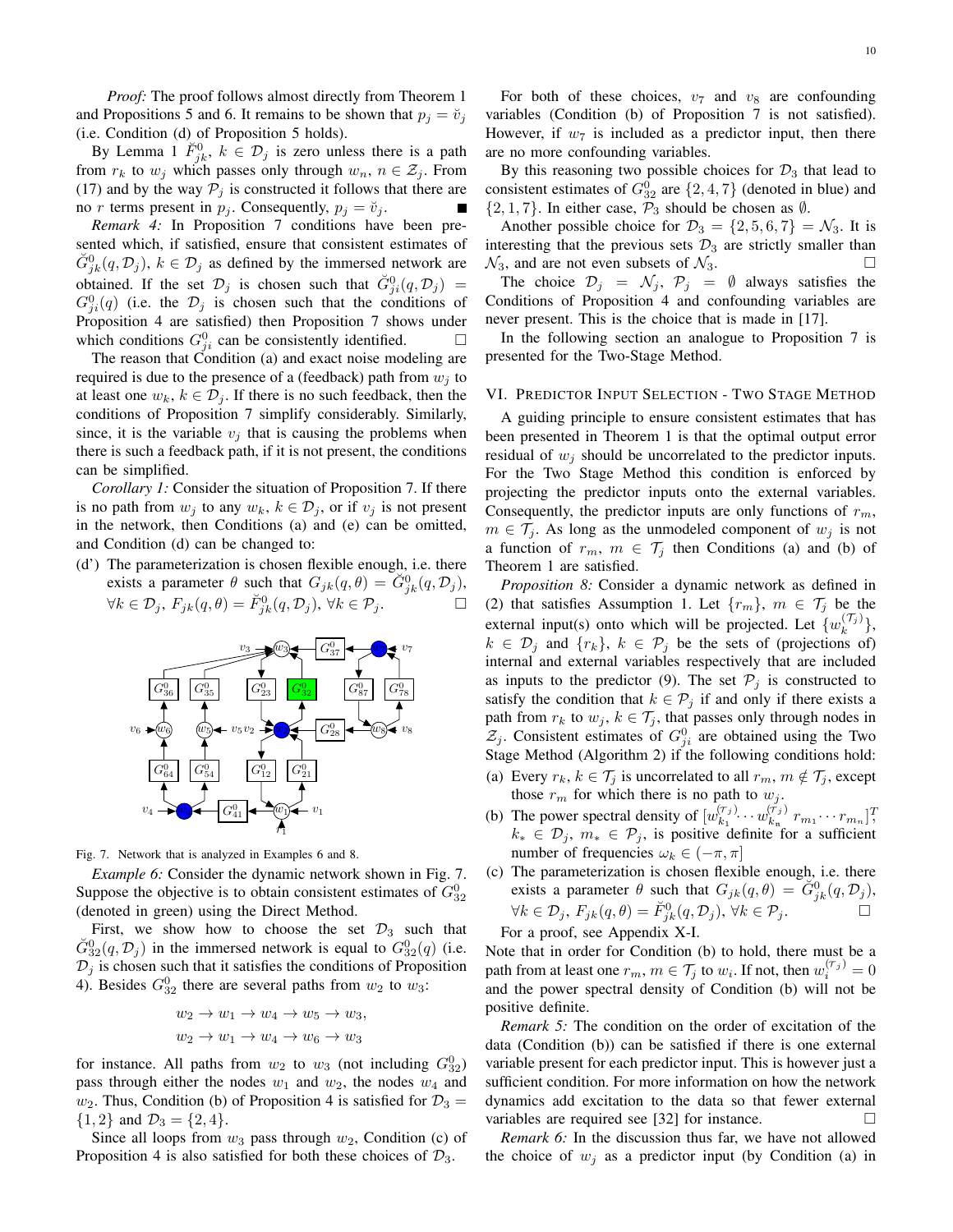Proposition 4, j is not allowed to be in  $\mathcal{D}_i$ ). It can be shown that  $w_j$  can be used as a predictor input to consistently identify  $G_{ji}^0$  using the Two-Stage method if  $r_j$  is present (and Conditions (a) - (c) of Proposition 8 are satisfied). Moreover, it can also be shown that if  $r_i$  is not present, then it is not possible to choose  $w_i$  as a predictor input to consistently identify  $G_{ji}^0$  using the Two-Stage Method (as proved in [33]). The advantage of choosing  $w_i$  as a predictor input is that Condition (c) of Proposition 4 is automatically satisfied without including any other variables.

*Remark 7:* The Conditions presented in Proposition 8 do not change if there is measurement noise present on the measurements of  $w_k$ ,  $k \in \mathcal{D}_j$ . The Two Stage method still results in consistent estimates of  $\check{G}_{ji}^0$  in the presence of measurement noise, as long as the  $r$ 's are exactly known. This observation is further explored and generalized in [34].  $\Box$ 

Compare the conditions of the Direct and Two Stage Methods. For the Two Stage Method there are no restrictions on algebraic loops, the correlation of the noise terms, or the presence of confounding variables. However, to use the Two Stage Method at least one external variable  $r_m$  must be present that affects  $w_i$  (this is not the case for the Direct Method). Moreover, the excitation conditions of the Two Stage Method are stricter than those of the Direct Method.

From the perspective of reducing the variance of an estimate, it is desirable to project onto as many external variables as possible, since this increases the power of the predictor inputs relative to the optimal output error residual (not projecting onto a particular external variable means that the power of the predictor inputs is less, and that particular external variable becomes part of the unmodeled component of the output, increasing the power of the optimal output error residual).

*Example 7:* Recall the network of Example 3 shown in Fig. 4. Suppose that the objective is to obtain an estimate of  $G_{21}^0$ (denoted in green) using the Two Stage Method. Choose an output error model structure  $(H_2(q, \theta) = 1)$ . Choose  $\mathcal{D}_2$  $\{1, 3, 4\}$ . For this choice of  $\mathcal{D}_2$  all conditions of Proposition 4 are satisfied, and therefore  $\check{G}_{21}^0 = G_{21}^0$ . To ensure that the estimate of  $\check{G}_{21}^0$  is consistent,  $\mathcal{P}_2$  must also be chosen properly.

Choose to project the predictor inputs onto  $r_1$  and  $r_5$  ( $\mathcal{T}_2$  =  $\{1, 5\}$ ). Thus, by Proposition 8  $\mathcal{P}_2$  is set to  $\{5\}$ , since there is a path from  $r_5$  to  $w_2$  that passes only through  $w_n$   $n \in \mathcal{Z}_2 = \{5\}.$ Now consider projecting only onto  $r_1$ . In this case, by

Proposition 8,  $\mathcal{P}_2$  is set to  $\emptyset$ .

Finally, consider the choice  $\mathcal{D}_2 = \{1, 2, 5\}$ . Futhermore, choose to project onto both  $r_1$  and  $r_5$ . In this case, by Proposition 8,  $\mathcal{P}_2$  is set to  $\emptyset$ . In this case, due to the different choice of  $\mathcal{D}_2$ ,  $\mathcal{P}_2$  can be chosen as  $\emptyset$  even though  $\mathcal{T}_2 = \{1, 5\}$ just like in the first case considered in this example.  $\Box$ 

*Example 8:* Consider the same network as in Example 6, shown in Fig. 7. Suppose the objective is to obtain consistent estimates of  $G_{32}^0$  (marked in green) using the Two Stage Method. Choose  $r_1$  as the external variable to project onto  $(\mathcal{T}_3 = \{1\})$ . By the same reasoning as in Example 6, choosing  $\mathcal{D}_3 = \{1, 2\}$  or  $\{2, 4\}$  satisfies the conditions of Proposition 4. However, in this case (unlike for the Direct Method) both these choices of  $\mathcal{D}_3$  satisfy all the remaining conditions of Proposition 8 (since confounding variables are not an issue for the Two Stage Method).

Finally,  $P_3$  must be chosen as stated in Proposition 8. There are two independent paths from  $r_1$  to  $w_3$ ,

$$
r_1 \to w_4 \to w_6 \to w_3 \quad \text{and} \quad r_1 \to w_2 \to w_3
$$

both of which pass through a variable  $w_n$ ,  $n \in \mathcal{D}_3$ , so  $\mathcal{P}_3$ should be chosen as  $\emptyset$ .

# VII. ALGORITHMIC ASPECTS

In this section an algorithm is presented that provides a way to check the conditions that the set  $\mathcal{D}_j$  must satisfy in order to ensure that  $\check{G}_{ji}^{0}(q, \mathcal{D}_j)$  of the immersed network is equal to  $G_{ji}^0(q)$  of the original network (see Proposition 4). The algorithm uses tools from graph theory, therefore, before presenting the result, consider the following definitions.

*Definition 2 (*A*-*B *path [35]):* Given a directed graph G and sets of nodes A and B. Denote the nodes in the graph by  $x_i$ . A path  $\mathbb{P} = x_0 x_1 \cdots x_k$ , where the  $x_i$  are all distinct, is an *A*-*B path* if  $V(\mathbb{P}) \cap A = \{x_0\}$ , and  $V(\mathbb{P}) \cap B = \{x_k\}$ .

*Definition 3 (*A*-*B *Separating Set [35]):* Given a directed graph G, and sets of nodes  $A, B \subset V(\mathbb{G})$ , a set  $X \subseteq V(\mathbb{G})$ is an A*-*B *separating set* if the removal of the nodes in X results in a graph with no  $A$ - $B$  paths.

The following notation will be useful in order to reformulate the conditions of Proposition 4 using the notion of separating sets. Let the node  $w_j$  be split into two nodes,  $w_j^+$  to which all incoming edges (of  $w_j$ ) are connected and  $w_j^{\perp}$  to which all outgoing edges (of  $w_j$ ) are connected. The new node  $w_j^+$  is connected to  $w_j^-$  with the edge  $G_{j^+j^-} = 1$ . Let  $w_i^+$  and  $w_i^$ be defined analogously.

*Proposition 9:* The conditions of Proposition 4 can be reformulated as: the set  $\mathcal{D}_j$  is a  $\{w_i^+, w_j^-\}$ - $\{w_j^+\}$  separating set.

*Proof:* The conditions of Proposition 4 can be rewritten as follows. The set  $\mathcal{D}_i$  satisfies the following conditions:

1.  $\mathcal{D}_j \setminus \{i\}$  is a  $\{w_i\}$ - $\{w_j\}$  separating set for the network with path  $G_{ji}^0$  removed,

2.  $\mathcal{D}_j$  is a  $\{w_j^-\}$ - $\{w_j^+\}$  separating set.

These two conditions can be formulated as the single condition of the proposition.

Note that  $w_i$  must always chosen to be in  $\mathcal{D}_i$  to ensure that  $\mathcal{D}_j$  is a  $\{w_i^+, w_j^-\}$ - $\{w_j^+\}$  separating set (i.e. Condition (a) of Proposition 4 is automatically satisfied). This is because there is always a path  $w_i^+ \to w_i^- \to w_2^+$ . Consequently,  $w_i^-$  must be chosen in the set  $\mathcal{D}_i$ .

The advantage of reformulating the conditions in terms of separating sets is that there exist tools from graph theory to check if a given set is a separating set or to find (the smallest possible) separating sets [35], [36].

*Example 9:* Consider the network shown in Fig. 8. Suppose that the objective is to obtain consistent estimates of  $G_{21}^0$ (denoted in green). Both  $w_1$  and  $w_2$  have been split into two nodes as described above.

By Proposition 9 the conditions of Proposition 4 are satisfied for the given network if  $\mathcal{D}_2$  is a  $\{w_1^+, w_2^-\}\$  separating set. The outgoing set  $\{w_1^+, w_2^-\}$  is denoted in brown, and the incoming set  $\{w_2^+\}$  is denoted in orange in the figure.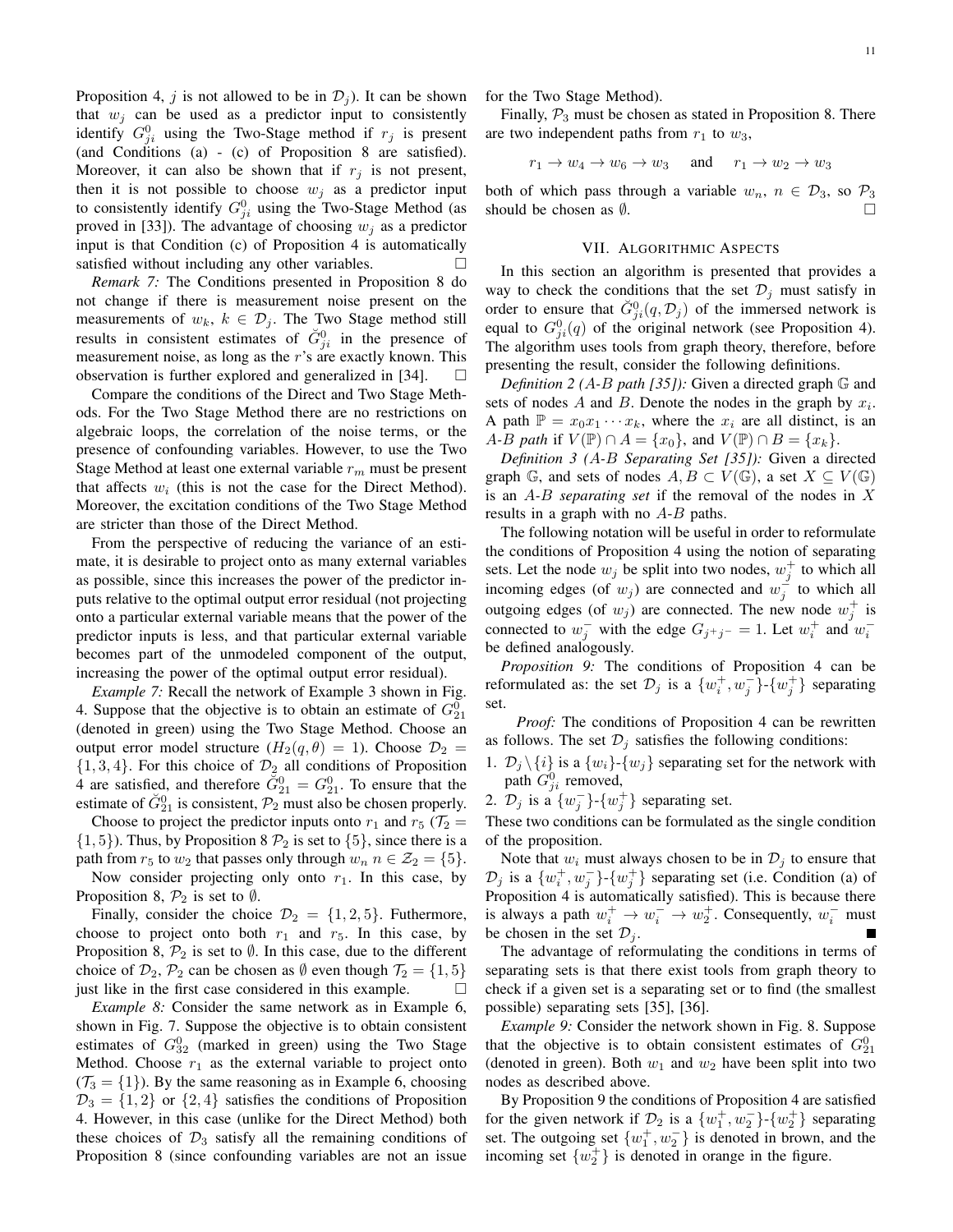

Fig. 8. Example of an interconnected network used in Example 9.

There are many possible choices of  $\mathcal{D}_2$ , but the smallest choice,  $\{w_1^-, w_6, w_3\}$ , is denoted in blue. It is easy to verify that all paths from the brown set to the orange set pass through a node in the blue set.

#### VIII. DISCUSSION

The approach presented in this paper is a local approach in the sense that only a (small) subset of internal variables are required to identify a particular module embedded in the network. Therefore, even for large networks, the numerical complexity of obtaining an estimate of a particular module can be limited by proper choice of predictor inputs. If the number of predictor inputs is large it may be attractive to rely on linear regression schemes such as ARX, FIR [21] and orthogonal basis function expansions [37], as well as IV-type and subspace algorithms [21].

While we have restricted this paper to dealing with questions of consistency, variance properties of estimates will be highly relevant to consider as a function of measured node signals as predictor inputs, as well as of external variables present.

#### IX. CONCLUSION

In this paper, identification in dynamics networks has been investigated. In a dynamic network, unlike in open or closed loop systems, there are many options as to which variables to include as predictor inputs. It has been shown that when identifying in networks, the obtained estimates are consequences of the (chosen) set of predictor inputs. In particular, the obtained estimates are estimates of the dynamics defined by the immersed network. Conditions on the predictor inputs have been presented such that it is possible to obtain consistent estimates of a module embedded in a dynamic network using either the Direct or Two Stage methods of identification. These conditions are useful since they enable the user to design a least expensive sensor placement scheme or check if it is possible to avoid using particular variables in the identification experiment for instance.

# X. APPENDIX

# *A. Proof of Proposition 1*

Rather than checking the conditions of Theorem 2 in [25] it is more straightforward to provide a direct proof of the result. The following Lemma is used in proving Proposition 1. The proof can be found in [33].

*Lemma 2:* Let  $\mathcal G$  be a  $n \times m$  matrix of transfer functions, with  $n \leq m$ . Suppose all principal minors of  $\mathcal G$  are non-zero. The matrix G can be uniquely factored as  $(I - G)^{-1}F$ , where  $G$  and  $F$  have the structure defined in (11).

Now follows the proof of Proposition 1. *Proof:* Any network can be expressed as

$$
\begin{bmatrix} w_j(t) \\ w_p(t) \end{bmatrix} = \mathcal{G}^0(q) \begin{bmatrix} r_j(t) + v_j(t) \\ r_p(t) + v_p(t) \\ r_z(t) + v_z(t) \end{bmatrix}.
$$

Because the network is well posed, the principal minors of  $G$  are all non-zero. Thus, by Lemma 2,  $G$  can be uniquely factored into  $\check{G}^0$  and  $\check{F}^0$  with the structure (11). If there is an index  $\ell$  such that both  $v_{\ell}$  and  $r_{\ell}$  are not present, then setting the corresponding column of  $\check{F}^0$  to zero has no effect on in the validity of (10) with respect to the signals.

### *B. Proof of Proposition 2*

*Proof:* The proof proceeds by showing that Algorithm 3 results in matrices  $\check{G}^0$  and  $\check{F}^0$  of the form in Proposition 1.

In Step 2c of Algorithm 3 no path starting from  $v_k$  (or  $r_k$ ),  $k \in \mathcal{D}_i$  is ever lifted. Moreover, in the framework considered in this paper, in the original network,  $v_k, k \in \mathcal{V}$  (or  $r_k, k \in \mathcal{R}$ ) only has a path to  $w_k$ . It follows that in the immersed network,  $v_k$  (or  $r_k$ ),  $k \in \mathcal{D}_i$  only has a path to  $w_k$ . Thus, all the offdiagonal entries of the leading square matrix of  $\check{F}^{i^0}$  are zero, which shows that the form of  $\breve{F}^{i^0}$  is the same as that of  $\breve{F}^0$ .

In Step 3 of the algorithm all self-loops are removed. Thus the diagonal entries of  $\check{G}^{i^0}$  are set to zero. This shows that  $\check{G}^{i^0}$  and  $\check{G}^0$  have the same form.

By the uniqueness result of Proposition 1 it follows that  $\check{F}^{i^0} = \check{F}^0$  and  $\check{G}^0 = \check{G}^{i^0}$ 

# *C. Proof of Proposition 3*

*Proof:* The proof proceeds by starting with the original network (2) and removing the internal variables  $w_k$ ,  $k \in \mathcal{Z}_i$ from the equations. The proofs proceeds at a signal level. At the end of the proof, matrices  $\check{G}^0$  and  $\check{F}^0$  are obtained of the form required by Proposition 1. Consequently, uniqueness of the matrices is ensured.

Given a network of the form (3), the variables  $w_z$  must be removed from the equation. This is done by expressing  $w_z$  in terms of  $w_k, k \in \{j\} \cup \mathcal{D}_j, v_k, k \in \mathcal{Z}_j$ , and  $r_k, k \in \mathcal{Z}_j$ :

$$
w_z = G_{zj}^0 w_j + G_{zv}^0 w_v + G_{zz} w_z + v_z + r_z
$$
  
=  $(I - G_{zz})^{-1} (G_{zj} w_j + G_{zv} w_v + v_z + r_z).$  (20)

where the inverse exists by Assumption 1. In order to eliminate  $w_z$  from the expression of  $[w_i \ w_p]$ , first express  $[w_i \ w_p]$  in terms of  $w_z$ , and then substitute in (20):

$$
\begin{bmatrix}\nw_j \\
w_p\n\end{bmatrix} =\n\begin{bmatrix}\n0 & G_{j\mathcal{P}} \\
G_{\mathcal{P}j} & G_{\mathcal{P}\mathcal{D}}\n\end{bmatrix}\n\begin{bmatrix}\nw_j \\
w_p\n\end{bmatrix} +\n\begin{bmatrix}\nG_{j\mathcal{Z}} \\
G_{\mathcal{P}\mathcal{Z}}\n\end{bmatrix}\n w_z +\n\begin{bmatrix}\nv_j \\
v_p\n\end{bmatrix} +\n\begin{bmatrix}\nr_j \\
r_p\n\end{bmatrix} \\
= \begin{bmatrix}\n0 & G_{j\mathcal{P}} \\
G_{\mathcal{P}j} & G_{\mathcal{P}\mathcal{D}}\n\end{bmatrix}\n\begin{bmatrix}\nw_j \\
w_p\n\end{bmatrix} +\n\begin{bmatrix}\nG_{j\mathcal{Z}} \\
G_{\mathcal{P}\mathcal{Z}}\n\end{bmatrix}\n(I - G_{\mathcal{Z}\mathcal{Z}})^{-1}\n(G_{\mathcal{Z}j} G_{\mathcal{Z}\mathcal{D}})\n\begin{bmatrix}\nw_j \\
w_p\n\end{bmatrix} \\
+ \begin{bmatrix}\nG_{j\mathcal{Z}} \\
G_{\mathcal{P}\mathcal{Z}}\n\end{bmatrix}\n(I - G_{\mathcal{Z}\mathcal{Z}})^{-1}\n(r_z + v_z) +\n\begin{bmatrix}\nv_j \\
v_p\n\end{bmatrix} +\n\begin{bmatrix}\nr_j \\
r_p\n\end{bmatrix}.\n(21)
$$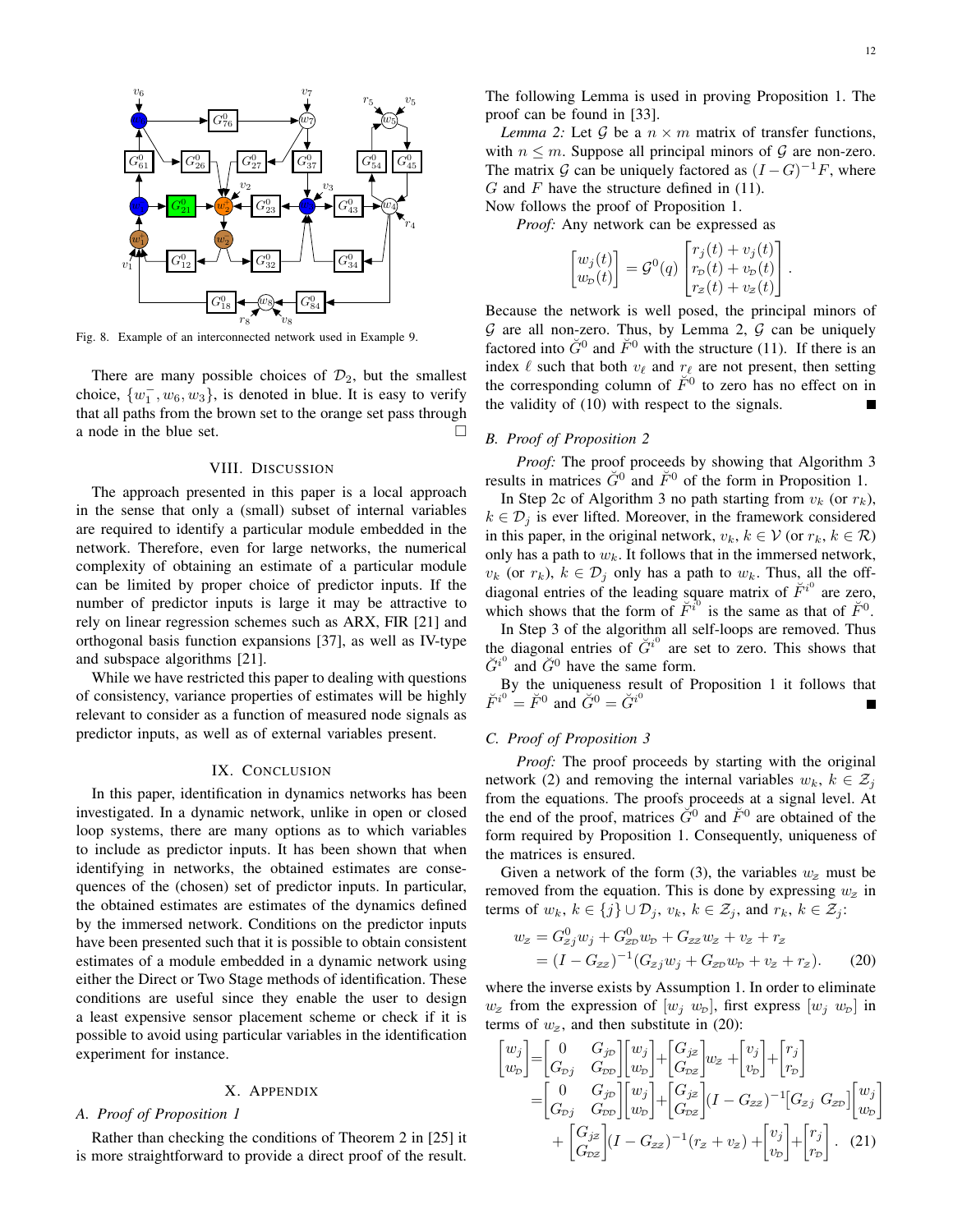Collect all the  $v$ 's and  $r$ 's into a single vector:

$$
\begin{bmatrix} w_j \\ w_p \end{bmatrix} = \left( \begin{bmatrix} 0 & G_{jp} \\ G_{pj} & G_{pp} \end{bmatrix} + \begin{bmatrix} G_{jz} \\ G_{pz} \end{bmatrix} (I - G_{zz})^{-1} \begin{bmatrix} G_{zj} & G_{zp} \end{bmatrix} \right) \begin{bmatrix} w_j \\ w_p \end{bmatrix} + \begin{bmatrix} 1 & 0 & G_{jz} (I - G_{zz})^{-1} \\ 0 & I & G_{pz} (I - G_{zz})^{-1} \end{bmatrix} \begin{bmatrix} r_j + v_j \\ r_p + v_p \\ r_z + v_z \end{bmatrix}.
$$

From the statement of the Proposition, the matrix preceding  $[w_j \ w_p]^T$  is  $\tilde{G}^0$ , and the matrix preceding the r and v terms is  $\tilde{F}^0$ . To put the matrices  $\tilde{G}^0$  and  $\tilde{F}^0$  into the form required by Proposition 1, the diagonals of  $\tilde{G}^0$  must be removed. Let  $\overrightarrow{D}$  denote the diagonal entries of  $\tilde{G}^0$ :

$$
\begin{bmatrix} w_j \\ w_p \end{bmatrix} = \tilde{G}^0 \begin{bmatrix} w_j \\ w_p \end{bmatrix} + \tilde{F}^0 \begin{bmatrix} r_j + v_j \\ r_p + v_p \\ r_z + v_z \end{bmatrix}
$$

$$
= (I - D)^{-1} (\tilde{G}^0 - D) \begin{bmatrix} w_j \\ w_p \end{bmatrix} + (I - D)^{-1} \tilde{F}^0 \begin{bmatrix} r_j + v_j \\ r_p + v_p \\ r_z + v_z \end{bmatrix}.
$$
(22)

Both matrices in (22 have the same form as  $\check{G}^0$ , and  $\check{F}^0$  in (10). Thus, by Proposition 1, they are equal to  $\check{G}^0$  and  $\check{F}^0$ .

#### *D. Proof of Lemma 1*

The following lemma is used in the proof. It can be proved using Mason's Rules [28], or as shown in Appendix A of [17].

*Lemma 3:* Consider a dynamic network with transfer matrix  $G^0$  that satisfies all conditions of Assumption 1. Let  $\mathcal{G}_{mn}^0$  be the  $(m, n)$ th entry of  $(I - G^0)^{-1}$ . If all paths from *n* to *m* have a delay (are zero) then  $G_{mn}^0$  has a delay (is zero).  $\square$ Now consider the proof of lemma 1.

*Proof:* Consider part 1. From Proposition 3, the transfer function of the  $(m, n)$ th entry of  $\check{G}^0$  (where  $m \neq n$ ) is

$$
\check{G}_{mn}^0 = \frac{1}{1 - \tilde{G}_{mm}^0} \Big( G_{mn}^0 + \sum_{\ell_1 \in \mathcal{Z}_j} \sum_{\ell_2 \in \mathcal{Z}_j} G_{m\ell_1}^0 \mathcal{G}_{\ell_1 \ell_2}^z G_{\ell_2 n}^0 \Big) \tag{23}
$$

where  $\mathcal{G}_{\ell_1 \ell_2}^z$  denotes the  $(\ell_2, \ell_1)$  entry of  $(I - G_{zz}^0)^{-1}$ . By Lemma 3 if every path from  $\ell_2$  to  $\ell_1$  passing only through nodes  $w_k$ ,  $k \in \mathcal{Z}_j$  has a delay then  $\mathcal{G}_{\ell_1 \ell_2}^z$  has a delay. Thus, if every path from  $w_{k_1}$  to  $w_{k_2}$  that passes only through nodes  $w_k$ ,  $k \in \mathcal{Z}_j$  has a delay, either  $G^0_{m\ell_1}$ ,  $\mathcal{G}^z_{\ell_1\ell_2}$ , or  $G^0_{\ell_2 n}$  has a delay (for every  $\ell_1$  and  $\ell_2$ ). By (23) the statement of the lemma follows.

To show that  $\check{G}_{mn}^0 = 0$  when there is no path from  $w_m$  to  $w_n$  that passes through only nodes  $w_k$ ,  $k \in \mathcal{Z}_j$  follows the same reasoning, as does part 2 of the Lemma.

# *E. Proof of Proposition 4*

*Proof:* From Algorithm 3 there are two ways that the transfer function  $\check{G}_{ji}^0$  can change to be different from  $G_{ji}^0$ : in Steps 2c and 3. Using the same notation as that in Algorithm 3, the proof will proceed by showing that Conditions (b) and (c) ensure that no change to  $\check{G}_{ji}^{(k)}$  occurs for all  $k = 1:d$  in Steps 2c and 3 respectively.

Start by investigating Step 2c. A change to  $G_{ji}^{(k)}$  occurs if a path has been lifted in Step 2a and resulted in an edge from

 $w_i$  to  $w_j$ . By Condition (b) every path from  $w_i$  to  $w_j$  passes through a node  $w_n$ ,  $n \in \mathcal{D}_j$ . Consequently, it will never occur at any iteration k that a node  $w_n$  is being removed that has an incoming edge from  $w_i$  and an outgoing edge to  $w_j$ . Thus, there will never be parallel edges generated from  $w_i$  to  $w_j$ that must be merged in Step 2c.

Similarly, by Condition (c) every path from  $w_i$  to  $w_j$  passes through a node  $w_n$ ,  $n \in \mathcal{D}_j$ . Consequently, it will never occur at any iteration k of the algorithm that a node  $w_n$  is being removed that has an incoming edge from  $w_j$  and an outgoing edge to  $w_i$ . Thus there is never a self loop from  $w_i$  to  $w_i$ generated. Which means that the division in Step 3 will simply be a division by 1.

#### *F. Proof of Theorem 1*

The following Lemma will be used to prove Theorem 1.

*Lemma 4:* Consider a vector of rational functions  $\Delta X(q, \theta)$  =  $[\Delta X_1(q, \theta_1) \cdots \Delta X_d(q, \theta_d)]^T$ , where  $\Delta X_k(q, \theta_k) = L_k(q, \theta_k)(X_k^0(q) - X_k(q, \theta_k))$ , where  $L_k$  is a monic transfer function,  $X_k^0$  is a transfer function and  $X_k(\theta_k)$ is a transfer function parameterized as:

$$
X_k(\theta_k) = \frac{b_0^k + b_1^k q^{-1} + \dots + b_{n_b}^k q^{-n_b}}{1 + a_1^k q^{-1} + \dots + a_{n_a}^k q^{-n_a}},
$$

where  $\theta_k = \begin{bmatrix} b_0^k & \cdots & b_{n_b}^k & a_1^k & \cdots & a_{n_a}^k \end{bmatrix}^T$ . Suppose the parameterization is chosen such that for each  $\Delta X_k(\theta_k)$ , there exists a parameter vector  $\theta^*$  such that  $\Delta X(\theta^*) = 0$ . Consider a  $(d \times d)$ power spectral density matrix  $\Phi$ . If  $\Phi$  is positive definite for at least  $n_{\theta} = n_a + n_b + 1$  frequencies  $\omega_n$ , where  $-\pi < \omega_n \le \pi$ then

$$
\int_{-\pi}^{\pi} \Delta X(e^{j\omega}, \theta)^T \Phi(\omega) \Delta X(e^{-j\omega}, \theta) d\omega = 0 \implies \Delta X_k(q, \theta) = 0
$$

for  $k = 1, \ldots, d$ .

For a proof see [33]. The proof of Theorem 1 now proceeds:

*Proof:* Consider the proof for Case 2 (Conditions (a) and (b) hold for only  $\eta^*$  and  $H_j^{-1}(q, \eta^*)p_j(t, \mathcal{D}_j)$  is white). The proof for Case 1 is not presented here since it follows the exact same line of reasoning, and is simpler than, that of Case 2. Since the noise model is independently parameterized from the module models, let  $\eta$  denote the parameters associated with the noise model, and let  $\theta$  denote the parameters associated with the modules.

For notational simplicity, let  $H_j^{-1}(q, \eta^*)p_j(t, \mathcal{D}_j)$  be denoted as  $s_j(t, \mathcal{D}_j)$ . The reasoning will be split into two steps: 1. Show that if Conditions (a) and (b) hold at  $\eta^*$ , then the following bound on the objective function holds:

$$
\bar{V}(\theta) \ge \mathbb{\bar{E}}\left[\left(H_j^{-1}(q,\eta^*)p_j(t,\mathcal{D}_j)\right)^2\right].\tag{24}
$$

2. Show that when equality holds it implies that  $G_{ik}(q, \theta) =$  $\check{G}_{jk}^0(q, \mathcal{D}_j)$ ,  $k \in \mathcal{D}_j$ , and  $F_{jk}(q, \theta) = \check{F}_{jk}^0(q, \mathcal{D}_j)$ ,  $k \in \mathcal{P}_j$ . Step 1. From (14) and (6) it follows that

$$
\bar{V}(\theta,\eta) = \bar{\mathbb{E}} \Big[ \Big( H_j^{-1}(q,\eta) \Big( w_j(t) - \sum_{k \in \mathcal{D}_j} G_{jk}(q,\theta) w_k^{(\mathcal{X})}(t) - \sum_{k \in \mathcal{P}_j} F_{jk}(q,\theta) r_k(t) \Big) \Big)^2 \Big].
$$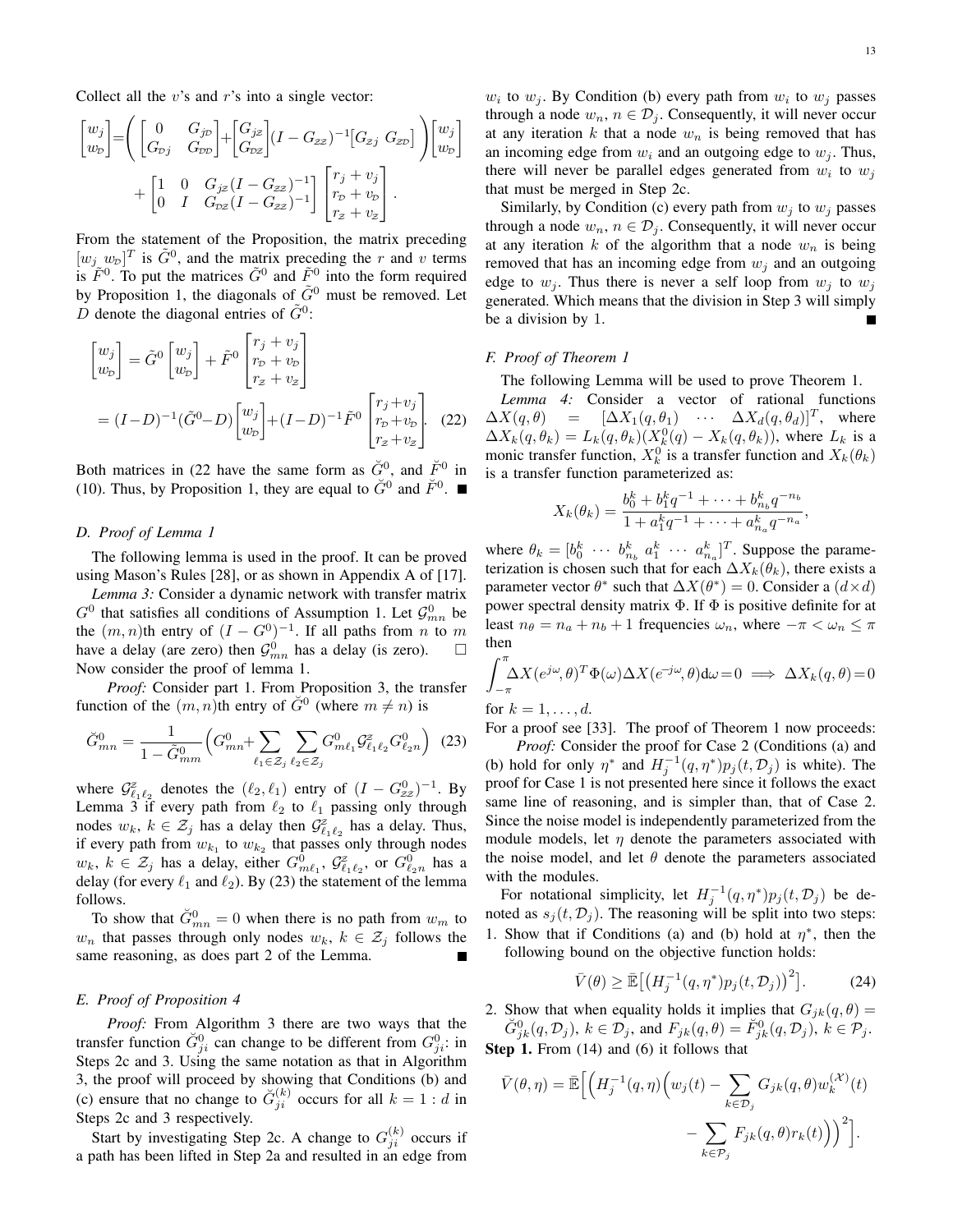By (17) and (18)  $w_i$  can be expressed in terms of  $w_k$ ,  $k \in \mathcal{D}_i$ ,  $r_k$ ,  $k \in \mathcal{P}_j$  and a residual,  $p_j(t, \mathcal{D}_j)$  resulting in:

$$
\bar{V}(\theta,\eta) = \bar{\mathbb{E}} \Big[ \Big( H_j^{-1}(q,\eta) \Big( \sum_{k \in \mathcal{D}_j} \Delta G_{jk}(q,\theta,\mathcal{D}_j) w_k^{(\kappa)}(t) + \sum_{k \in \mathcal{P}_j} \Delta F_{jk}(q,\theta,\mathcal{D}_j) r_k(t) + p_j(t,\mathcal{D}_j) \Big) \Big)^2 \Big] \tag{25}
$$

where  $\Delta G_{jk}(q, \theta, \mathcal{D}_j) = \check{G}^0_{jk}(q, \mathcal{D}_j) - G_{jk}(q, \theta)$ , and  $\Delta F_{jk}(q, \theta, \mathcal{D}_j) = \breve{F}_{jk}^0(q, \mathcal{D}_j) - \breve{F}_{jk}(q, \theta)$ . If (25) is evaluated at  $\eta^*$ , the third term is equal to  $s_j$ .

By Conditions (a) and (b)  $s_j$  is uncorrelated to the first two terms in the expression. Moreover, since  $s_i$  is white, it is also uncorrelated to delayed versions of itself which means that  $\mathbb{E}[\Delta H_i(q,\eta)s_i(t) \cdot s_i(t)] = 0$  where  $\Delta H_i(q,\eta,\mathcal{D}_i) =$  $H_j(q, \eta^*) - H_j(q, \eta)$  (the expression holds since  $H_j$  is monic, and thus  $\Delta H_j$  has a delay).

Using this fact to simplify (25) results in

$$
\bar{V}(\theta,\eta) = \bar{\mathbb{E}} \Big[ s_j^2(\mathcal{D}_j) \Big] + \bar{\mathbb{E}} \Big[ H_j^{-1}(\eta) \Big( \sum_{k \in \mathcal{D}_j} \Delta G_{jk}(\theta, \mathcal{D}_j) w_k^{(\kappa)} + \sum_{k \in \mathcal{P}_j} \Delta F_{jk}(\theta, \mathcal{D}_j) r_k + \Delta H_j(\eta, \mathcal{D}_j) s_j(\mathcal{D}_j) \Big)^2 \Big].
$$
 (26)

The first term of  $\bar{V}(\theta, \eta)$  is not a function of  $\theta$  or  $\eta$ , proving that  $\bar{V}(\theta, \eta) \geq \bar{\mathbb{E}} \left[ s_j^2(t, \mathcal{D}_j) \right]$  as desired. Step 2. Now it is shown that

$$
\bar{V}(\theta,\eta) = \bar{\mathbb{E}}\Big[s_j^2(t,\mathcal{D}_j)\Big] \Rightarrow \begin{cases} G_{jk}(q,\theta) = \check{G}_{jk}^0(q,\mathcal{D}_j), k \in \mathcal{D}_j \\ F_{jk}(q,\theta) = \check{F}_{jk}^0(q,\mathcal{D}_j), k \in \mathcal{P}_j \\ H_j(q,\eta) = H_j(q,\eta^*) \end{cases}
$$

Consider the equation  $\bar{V}(\theta, \eta) = \bar{\mathbb{E}} \left[ s_j^2(t, \mathcal{D}_j) \right]$ . From (26) using Parseval's theorem, this results in:

$$
\frac{1}{2\pi} \int_{-\pi}^{\pi} \Delta X(e^{j\omega}, \theta) \Phi(\omega) \Delta X^T(e^{-j\omega}, \theta) d\omega = 0, \qquad (27)
$$

for all  $\omega \in [-\pi, \pi]$ , where

$$
\Delta X = H_j^{-1} \left[ \Delta G_{jk_1} \cdots \Delta G_{jk_n} \Delta F_{jm_1} \cdots \Delta F_{jm_\ell} \Delta H_j \right],
$$
  
\n
$$
\left[ \Phi_{wp}(\omega) \Phi_{wp_{FP}}(\omega) \Phi_{wp_{Sj}}(\omega) \right]
$$

$$
\Phi(\omega) = \begin{bmatrix}\n\Phi_{rpw_D}(\omega) & \Phi_{rp}(\omega) & \Phi_{rps_j}(\omega) \\
\Phi_{s_jw_D}(\omega) & \Phi_{s_jrp}(\omega) & \Phi_{s_j}(\omega)\n\end{bmatrix},
$$
\n(28)

where  $k_* \in \mathcal{D}_j$ ,  $m_* \in \mathcal{P}_j$  and  $\Phi_{**}(\omega)$  are the (cross) power spectral densities of the denoted variables. Recall from (18) that  $w_j$  can be expressed in terms of  $w_k^{(\mathcal{X})}$  $\mathcal{L}_{k}^{(\mathcal{A})}, k \in \mathcal{D}_{j}, r_{k}, k \in \mathcal{P}_{j}$ and  $p_j$ . By rearanging (18) an expression for  $s_j$  is

$$
s_j = H_j^{0^{-1}} \left( w_j - \sum_{k \in \mathcal{D}_j} \check{G}_{jk}^0 w_k^{(\mathcal{X})} - \sum_{k \in \mathcal{P}_j} \check{F}_{jk}^0 r_k \right)
$$

Consequently, (28) can be expressed as  $J\Phi_w J^H$ , where

$$
J = \begin{bmatrix} I & 0 & 0 \\ 0 & I & 0 \\ -\breve{G}_{j\mathcal{D}}^0 & -\breve{F}_{j\mathcal{D}}^0 & 1 \end{bmatrix},
$$

 $\Phi_w$  is the power spectral density of  $[w_{k_1} \cdots w_{k_n} r_{m_1} \cdots r_{m_\ell} w_j]$ , and  $(\cdot)^H$  denotes conjugate transpose. Because J is full rank for all  $\omega$ , and  $\Phi_w$  is full rank for at least  $n_{\theta}$  frequencies (by the statement of the theorem) it follows that  $\Phi$  in (27) is full rank for at least  $n_{\theta}$  frequencies. Because  $\Phi(\omega)$  is positive definite for at least  $n_{\theta}$  frequencies, and the parameterization is chosen flexible enough, it follows from Lemma 4 that  $\Delta X = 0$ . By the definition of  $\Delta X$  it follows that (27) implies  $G_{jk}(q, \theta^*) = \check{G}_{jk}(q, \mathcal{D}_j)$ ,  $k \in \mathcal{D}_j$ ,  $F_{jk}(q, \theta^*) = \check{G}_{jk}(q, \mathcal{D}_j), k \in \mathcal{P}_j$ , and  $H_j(q, \theta^*) = H_j(q, \eta^*)$ as desired.

# *G. Proof of Proposition 5*

*Proof:* The proof proceeds by showing that Conditions (a) and (b) hold at  $\eta^*$ , and that  $H_j^{-1}(\eta^*)p_j$  is white noise. By Condition (d),  $p_j$  is not a function of any r terms, and thus from (17) it follows that  $p_j = \check{v}_j$ . Recall from (10) that the equation defining the immersed network is  $w = \check{G}^0 w + \check{F}^0 r + \check{v}$ where  $w = [w_j \ w_{\text{D}}]^T$ ,  $r = [r_j \ r_{\text{D}} \ r_z]^T$  and  $\breve{v}$  is defined in (12). Consequently,  $w_k$  can be expressed as

$$
w_k = \check{\mathcal{G}}_{kj}^0(\check{v}_j + r_j + \check{F}_{jz}^0 r_z) + \sum_{n \in \mathcal{D}_j} \check{\mathcal{G}}_{kn}^0(\check{v}_n + r_n + \check{F}_{nz}^0 r_z)
$$

where  $\check{\mathcal{G}}_{jk}^0$  denotes the  $(j,k)$  entry of  $(I - \check{G}^0)^{-1}$ . Using this expression for  $w_k$ , Condition (a) of Theorem 1 can be expressed as:

$$
\bar{\mathbb{E}}[H_j^{-1}(q,\eta^*)p_j(t)\cdot\Delta G_{jk}(q,\mathcal{D}_j,\theta)w_k(t)]=\bar{\mathbb{E}}\Big[H_j^{-1}(q,\eta^*)\check{v}_j(t)\cdot\Delta G_{jk}(q,\mathcal{D}_j,\theta)\sum_{n\in\mathcal{D}_j\cup\{j\}}\check{\mathcal{G}}_{kn}^0(q)(\check{v}_n(t)+r_n(t)+\check{F}_{nz}^0(q)r_z(t))\Big].
$$

By Assumption 1 every  $v_k$  is uncorrelated to every external variable. Moreover, by Condition (a)  $\check{v}_i$  is uncorrelated to the other noise terms in the immersed network, and so the above equation can be simplified:

$$
\bar{\mathbb{E}}[H_j^{-1}(q,\eta^*)p_j(t)\cdot\Delta G_{jk}(q,\mathcal{D}_j,\theta)w_k(t)]
$$
\n
$$
= \bar{\mathbb{E}}[H_j^{-1}(q,\eta^*)\breve{v}_j(t)\cdot\Delta G_{jk}(q,\mathcal{D}_j,\theta)\breve{\mathcal{G}}_{kj}^0(q)\breve{v}_j(t)] \quad (29)
$$

By Lemma 3 (in Appendix X-D) the transfer function  $\check{\mathcal{G}}_{kj}^0$  has a delay if every path (in the immersed network) from  $w_j$  to  $w_k$ has a delay. It follows by Condition (b) that either  $\check{G}_{kj}^0$  or  $\check{G}_{jk}^0$ (or both) has a delay. By Condition (c) it follows that either  $\breve{\mathcal{G}}_{kj}^0$  or  $\Delta G_{jk}(q, \mathcal{D}_j, \theta)$  (or both) has a delay. The result is that  $\Delta G_{jk}(q, \mathcal{D}_j, \theta) \breve{\mathcal{G}}^0_{kj} \breve{v}_j$  is a function of only delayed versions of  $\check{v}_j$  (and thus delayed versions of  $\check{e}_j$ , where  $\check{e}_j$  is the whitened version of  $\check{v}_j$  as defined in (13)). Thus it follows that

$$
\begin{aligned} \mathbb{\bar{E}}[H_j^{-1}(q,\eta^*)p_j(t)\cdot\Delta G_{jk}(q,\mathcal{D}_j,\theta)w_k(t)]\\ &=\mathbb{\bar{E}}[\breve{e}_j(t)\cdot\Delta G_{jk}(q,\mathcal{D}_j,\theta)\breve{\mathcal{G}}_{kj}^0(q)\breve{v}_j(t)]=0 \end{aligned}
$$

which means that the Condition (a) of Theorem 1 holds.

Since  $p_i = \tilde{v}_i$ , and by Assumption 1, all v's are uncorrelated to all  $r$ , it follows that Condition (b) holds as well.

#### *H. Proof of Proposition 6*

*Proof:* The following reasoning will show that  $\mathbb{E}[\breve{v}_i(t)]$ .  $\breve{v}_k(t-\tau)]=0$  for all  $\tau$ . From (12),

$$
\bar{\mathbb{E}}[\breve{v}_j(t)\cdot\breve{v}_k(t-\tau)] = \bar{\mathbb{E}}[(v_j(t)+\breve{F}_{jz}^0(q)v_z(t))\cdot (v_k(t-\tau)+\breve{F}_{kz}^0(q)v_z(t-\tau))].
$$
 (30)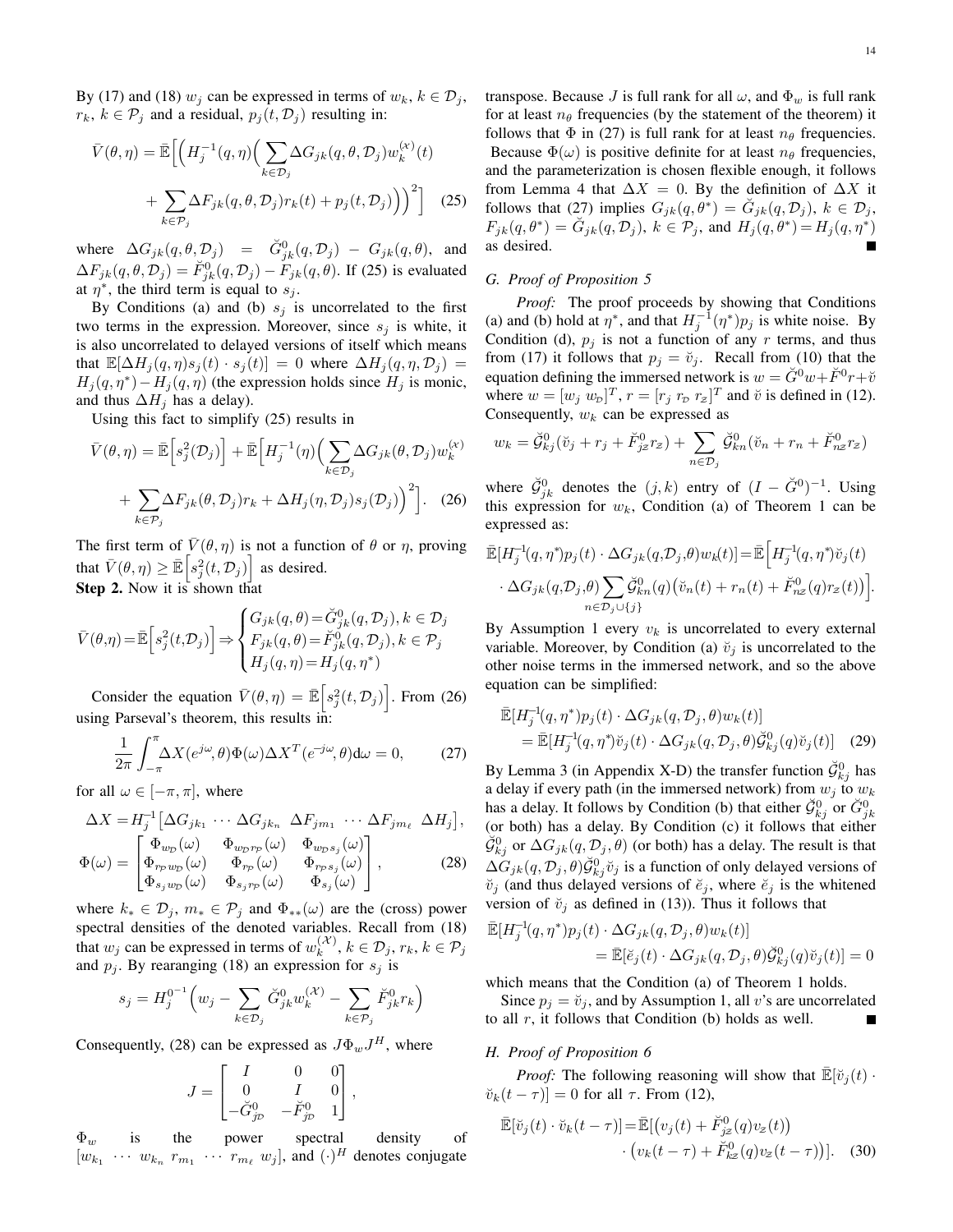Consider the following three facts. First, by Condition (a),  $v_i$ is uncorrelated to all  $v_k$ ,  $k \in \mathcal{D}_i$ . Secondly,

$$
\mathbb{E}[v_j(t) \cdot \breve{F}_{kn}^0(q)v_n(t-\tau)] = 0, \forall \tau, \text{ and } \forall n \in \mathcal{Z}_j \qquad (31)
$$

by the following reasoning. Either one of the conditions holds:

- There is a path from  $v_n$ ,  $n \in \mathcal{Z}_j$  to  $w_k$  that passes only through nodes  $w_k$ ,  $k \in \mathcal{Z}_j$ . In this case, by Condition (a)  $v_i$  is uncorrelated to  $v_n$ .
- There is no path from  $v_n$ ,  $n \in \mathcal{Z}_j$  to  $w_k$ . In this case, by Lemma 1,  $\check{F}_{kn}^0$  is zero. Consequently,  $\mathbb{\bar{E}}[v_j(t)]$  $\check{F}_{kn}(q)v_n(t)]=0.$

Thirdly, by the same reasoning and by Condition (b),  $\mathbb{E}[v_k(t)]$ .  $F_{iz}(q)v_z(t-\tau)]=0$  for all  $\tau$ . Consequently, (30) can be simplified to:

$$
\mathbb{\bar{E}}[\breve{v}_j(t)\breve{v}_k(t-\tau)] = \mathbb{\bar{E}}[\breve{F}_{jz}^0(q)v_z(t)\cdot\breve{F}_{kz}^0(q)v_z(t-\tau)].
$$

By Parseval's Theorem this equation can be expressed as

$$
\mathbb{\bar{E}}[\breve{v}_j(t)\breve{v}_k(t-\tau)] = \frac{1}{2\pi} \int_{-\pi}^{\pi} \breve{F}_{jz}^0(e^{j\omega}) \Phi_{vz}(\omega) \breve{F}_{kz}^{0}(\overline{e^{-j\omega}}) e^{j\omega \tau} d\omega.
$$

By Condition (c),  $\Phi_{vz}$  is diagonal, and so

$$
\mathbb{\bar{E}}[\breve{v}_j(t)\breve{v}_k(t-\tau)] = \frac{1}{2\pi} \int_{-\pi}^{\pi} \sum_{\ell \in \mathcal{Z}_j} \breve{F}_{j\ell}(e^{j\omega}) \breve{F}_{k\ell}(e^{-j\omega}) e^{j\tau\omega} \phi_{\ell}(\omega) d\omega
$$

where  $\phi_{\ell}$  is the power spectral density of  $v_{\ell}$ . By Lemma 1 the transfer function  $\tilde{F}_{jk}^0$  is zero if there is no path from  $v_k$  to  $w_j$ that passes only through nodes  $w_k$ ,  $k \in \mathcal{Z}_j$ . Consequently, by Condition (d) for each  $\ell, \ell \in \mathcal{Z}_j$ , either  $\check{F}_{j\ell}^0$  or  $\check{F}_{k\ell}^0$  (or both) are equal to zero. Consequently,  $\mathbb{E}[\breve{v}_j(t)\breve{v}_k(t-\tau)]$  is equal to zero for al  $\tau$ , and for all  $k \in \mathcal{D}_i$ .

### *I. Proof of Proposition 8*

*Proof:* The proof proceeds by showing that Case 1 of Theorem 1 holds. The predictor inputs  $w_k^{(\tau_j)}, k \in \mathcal{D}_j$  and  $r_k$ ,  $k \in \mathcal{P}_j$  are functions of all  $r_k$ ,  $k \in \{\mathcal{T}_j\}$ , except those  $r_k$ for which there is no path  $r_k$  to  $w_i$  (the projection onto this external variable is zero in this case). Thus it is sufficient to show that the optimal output error residual of  $w_i$  is not correlated to these r's. From (17)  $p_j$  is equal to

$$
p_j(t, \mathcal{D}_j) = \breve{F}_{jj}^0(q, \mathcal{D}_j) r_j(t) + \breve{v}_j(t) + \sum_{k \in (\mathcal{Z}_j \cap \mathcal{R}_j) \setminus \mathcal{P}_j} \breve{F}_{jk}^0(q, \mathcal{D}_j) r_k(t) + \sum_{k \in \mathcal{D}_j} \breve{G}_{jk}^0(q, \mathcal{D}_j) w_k^{(\perp \mathcal{T}_j)}(t).
$$
 (32)

By Assumption 1 all  $r$ 's are uncorrelated to all  $v$ 's. Thus, only the r terms in  $p_i$  could cause a correlation between  $p_i$ and the predictor inputs. In particular, it must be shown that  $p_j$  is not a function of any  $r_k, k \in \mathcal{T}_j$ .

Split the variables in  $\mathcal{T}_i$  into two categories: the  $r_k$ 's for which at least one path from  $r_k$  to  $w_j$  passes only through nodes in  $\mathcal{Z}_i$ , and the  $r_k$ 's for which all paths from  $r_k$  to  $w_j$ pass through at least one node  $w_k$ ,  $k \in \mathcal{D}_j$ . By construction, all  $r_k$ 's that are in the first category are in  $P_i$ . Since no variable  $r_k \in \mathcal{P}_j$  appears in  $p_j$  (see (32) none of the variables in the first category appear in the expression for  $p_i$ .

By Lemma 1 it follows that for all  $r_k$  in the second category  $\check{F}_{jk}^0$  is zero. Thus, from (32) it follows that no  $r_k$  term in the first category will appear in the expression for  $p_i$ .

Thus,  $p_j$  is not a function of any  $r_k$ ,  $k \in \mathcal{T}_j$ . Consequently,  $p_j$  is uncorrelated to the predictor inputs, and the conditions of Theorem 1 are satisfied.

Lastly, to satisfy all the conditions of Theorem 1 we must show that the power spectral density Φ of  $[w_j \; w_{k_1}^{(\mathcal{T}_j)}]$  $w_{k_1}^{(\mathcal{T}_j)}$   $\cdots$   $w_{k_n}^{(\mathcal{T}_j)}$  $\binom{r_j}{k_n}$   $r_{m_1}$   $\cdots$   $r_{m_\ell}$  is positive definite for at least  $n_{\theta}$  frequencies. By (18)  $p_j$  can be expressed as a function of  $w_k^{(\mathcal{T}_j)}$ ,  $k \in \mathcal{D}_j$ , and  $r_k$ ,  $k \in \mathcal{P}_j$  and  $p_j$ . It has allready been shown that  $p_j$  is uncorrelated to all the predictor inputs. Consequently, the power spectral density  $\Phi$  is equal to

$$
\Phi = \begin{bmatrix} 1 & \left[ -\breve{G}_{j\mathcal{D}}^0 - \breve{F}_{j\mathcal{D}}^0 \right] \\ 0 & I \end{bmatrix} \begin{bmatrix} \phi_p & 0 \\ 0 & \Phi_w \end{bmatrix} \begin{bmatrix} 1 & \left[ -\breve{G}_{j\mathcal{D}}^0 - \breve{F}_{j\mathcal{D}}^0 \right] \\ 0 & I \end{bmatrix}^H
$$

where  $\phi_p$  is the power spectral density of  $p_j$  and  $\Phi_w$  is the power spectral density of  $[w_{k_1}^{(\mathcal{T}_j)}]$  $w_{k_1}^{(\mathcal{T}_j)}$  ...  $w_{k_n}^{(\mathcal{T}_j)}$  $\begin{bmatrix} r_{ij} & r_{m_1} & \cdots & r_{m_\ell} \end{bmatrix}$ (which is positive definite at  $n_{\theta}$  frequencies). Because the first (and last) matrices are full rank for all  $\omega$  it follows that  $\Phi$ is full rank for at least  $n_\theta$  frequencies. Consequently all the conditions of Case 1 of Theorem 1 are satisfied.

#### **REFERENCES**

- [1] C. W. J. Granger, "Testing for causality; a personal viewpoint," *Journal for Economic Dynamics and Control*, pp. 329–352, 1980.
- [2] P. E. Caines and C. W. Chan, "Feedback between stationary stochastic processes," *IEEE Transactions on Automatic Control*, vol. 20, no. 4, pp. 498–508, 1975.
- [3] M. R. Gevers and B. D. O. Anderson, "Representing of jointly stationary stochastic feedback processes," *International Journal of Control*, vol. 33, no. 5, pp. 777–809, 1981.
- [4] D. Materassi and G. Innocenti, "Topological identification in networks of dynamical systems," *IEEE Transactions on Automatic Control*, vol. 55, no. 8, pp. 1860–1871, 2010.
- [5] D. Materassi and M. V. Salapaka, "On the problem of reconstructing an unknown topology via locality properties of the Wiener filter," *IEEE Transactions on Automatic Control*, vol. 57, no. 7, pp. 1765–1777, July 2012.
- [6] A. Seneviratne and V. Solo, "Topology identification of a sparse dynamic network," in *Proceedings of the 51st IEEE Conference on Decision and Control (CDC)*, Maui, HI, USA, Dec 2012, pp. 1518–1523.
- [7] Y. Yuan, G. Stan, S. Warnick, and J. Goncalves, "Robust dynamical network structure reconstruction," *Automatica*, vol. 47, no. 6, pp. 1230 – 1235, 2011.
- [8] J. Friedman, T. Hastie, and R. Tibshirani, "Applications of the lasso and grouped lasso to the estimation of sparse graphical models," 2010, unpublished. [Online]. Available: http://wwwstat.stanford.edu/˜tibs/ftp/ggraph.pdf
- [9] R. Tibshirani, "Regression shrinkage and selection via the lasso," *Journal of the Royal Statistical Society, Series B*, vol. 58, pp. 267–288, 1994.
- [10] B. M. Sanandaji, T. L. Vincent, and M. B. Wakin, "A review of sufficient conditions for structure identification in interconnected systems," in *Proceedings of the 16th IFAC Symposium on System Identification*, Brussels, Belgium, July 2012, pp. 1623–1628.
- [11] A. Chuiso and G. Pillonetto, "A Bayesian approach to sparse dynamic network identification," *Automatica*, vol. 48, pp. 1553–1565, 2012.
- [12] R. Fraanje and M. Verhaegen, "A spatial canonical approach to multidimensional state-space identification for distributed parameter systems," in *Proceedings of the Fourth International Workshop on Multidimensional Systems*, July 2005, pp. 217–222.
- [13] M. Ali, S. S. Chughtai, and H. Werner, "Identification of spatially interconnected systems," in *Proceedings of the 48th IEEE Conference on Decision and Control (CDC), held jointly with the 28th Chinese Control Conference (CCC)*, Shanghai, China, Dec 2009, pp. 7163–7168.
- [14] A. Sarwar, P. G. Voulgaris, and S. M. Salapaka, "System identification of spatiotemporally invariant systems," in *Proceedings of the American Control Conference (ACC)*, Baltimore, MD, USA, June 2010, pp. 2947– 2952.